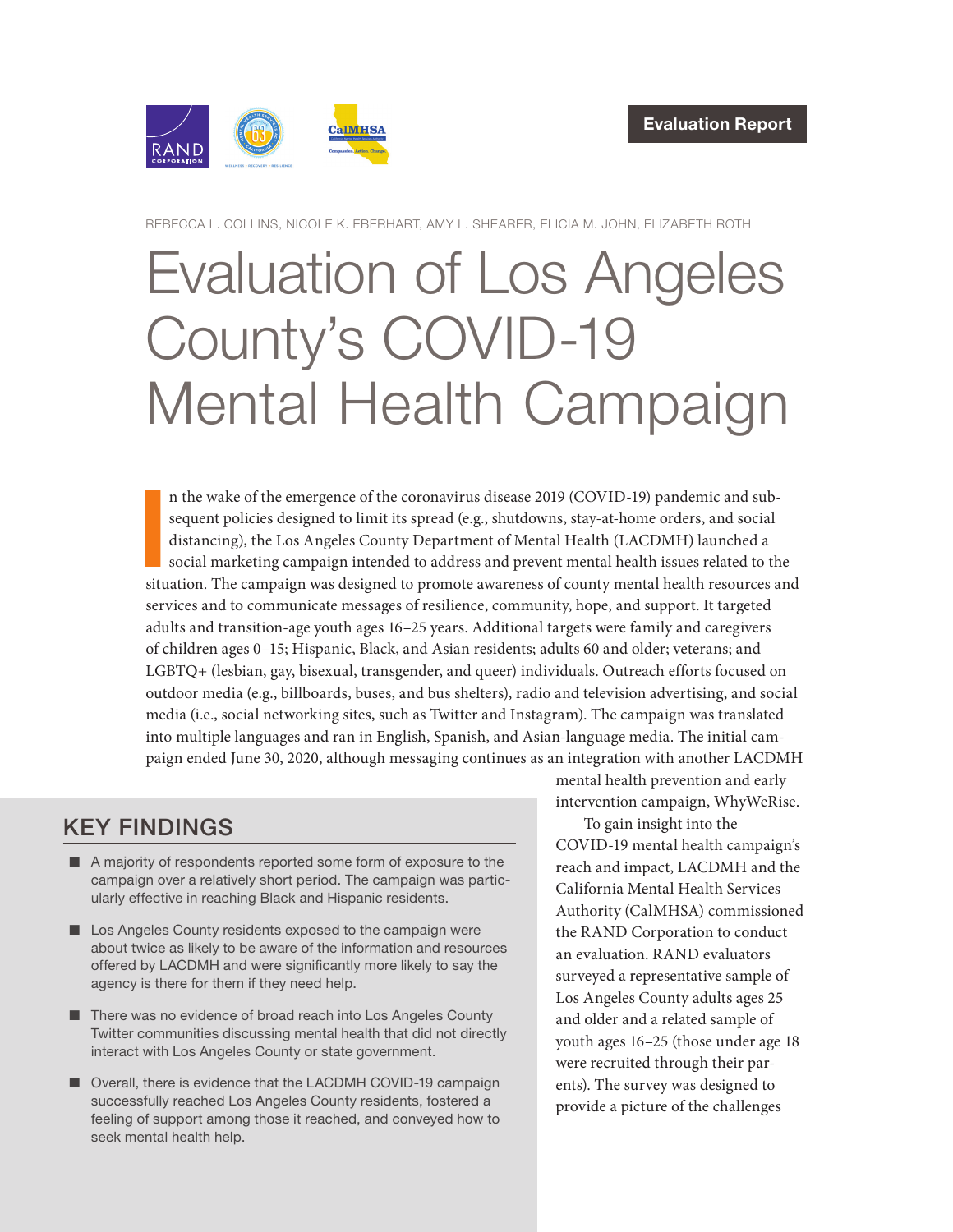that county adults and youth were grappling with during the initial months of the pandemic, the reach of the campaign to these two age groups, and the likely impact of the campaign on their knowledge, attitudes, behavior, and well-being. RAND evaluators also conducted an analysis of mental health–related posts on Twitter in Los Angeles County during the same period. The goal of this effort was to understand which online communities were reached by LACDMH's outreach on this platform, what these communities were discussing in relation to the pandemic and mental health, and the extent to which themes of LACDMH's COVID-19 mental health campaign (e.g., resources, support, hope) were part of those discussions in relation to other mental health discussions happening among the broader population of county residents using the platform.

*Survey results* indicated that Los Angeles County residents were experiencing high levels of stressors during the initial months of the shutdown, such as high rates of lost work, financial stress, loneliness, and worry that a family member might become sick with COVID-19. In this context, LACDMH's COVID-19 campaign reached an impressive percentage of Los Angeles County residents: Approximately 61 percent of adults (ages 26 and older) and 49 percent of youth (ages 16–25) reported some form of exposure to the campaign over a relatively short period. The campaign was particularly effective in reaching Black and Hispanic residents, who were also particularly affected by the pandemic. County residents were exposed to the campaign via all three major forms of outreach: television and radio ads, outdoor ads, and social media. The majority of individuals reached by the campaign found it beneficial, in that it made them feel supported and provided new information on how to get mental health help. Los Angeles County residents exposed to the campaign were about twice as likely to be aware of the information and resources offered by LACDMH and were significantly more likely to say the agency is there for them if they need help.

*Twitter analyses* indicated that LACDMH campaign messages were represented within the larger discussion of COVID-19 and mental health on Twitter, especially in the Twitter community with which LACDMH interacts directly (i.e., the

community in which LACDMH is a participant in the discussion). Beyond the LACDMH community, an additional community largely representing California state government offices addressed the county mental health discussion, picking up and boosting the LACDMH campaign. These two communities of Twitter accounts made up the lion's share of the COVID-19 and mental health discussion in Los Angeles County, and Los Angeles County residents who participated in those communities were likely exposed to the campaign themes and messages. However, we did not find evidence of broad reach into Los Angeles County Twitter communities discussing mental health that did not directly interact with Los Angeles County or state government.

*Overall,* there is evidence that the LACDMH COVID-19 campaign successfully reached Los Angeles County residents (especially Black and Hispanic residents), fostered a feeling of support among those it reached, and conveyed how to seek mental health help.

# **Background**

The COVID-19 pandemic has led to the illness and death of large numbers of people in the United States and abroad, including many residents of Los Angeles County (LACDMH, 2020). Restrictions to limit spread of the disease have taken a financial and social toll, resulting in high rates of unemployment, increased caregiving burdens for working parents, and restricted interaction among friends and family members. Each of these factors is likely to create stress and threaten well-being. In combination and over the long term, substantial increases in rates of mental illness could result (Brooks et al., 2020; Goldmann and Galea, 2014; Paul and Moser, 2009; Wang et al., 2015). Under ordinary circumstances, many people do not receive the mental health resources and treatment that they need (Eberhart et al., 2018; Walker et al., 2015). At times of heightened and widespread stress, such as the pandemic, linking people to these services becomes particularly important.

Recognizing this, LACDMH undertook a social marketing campaign in late March 2020 that sought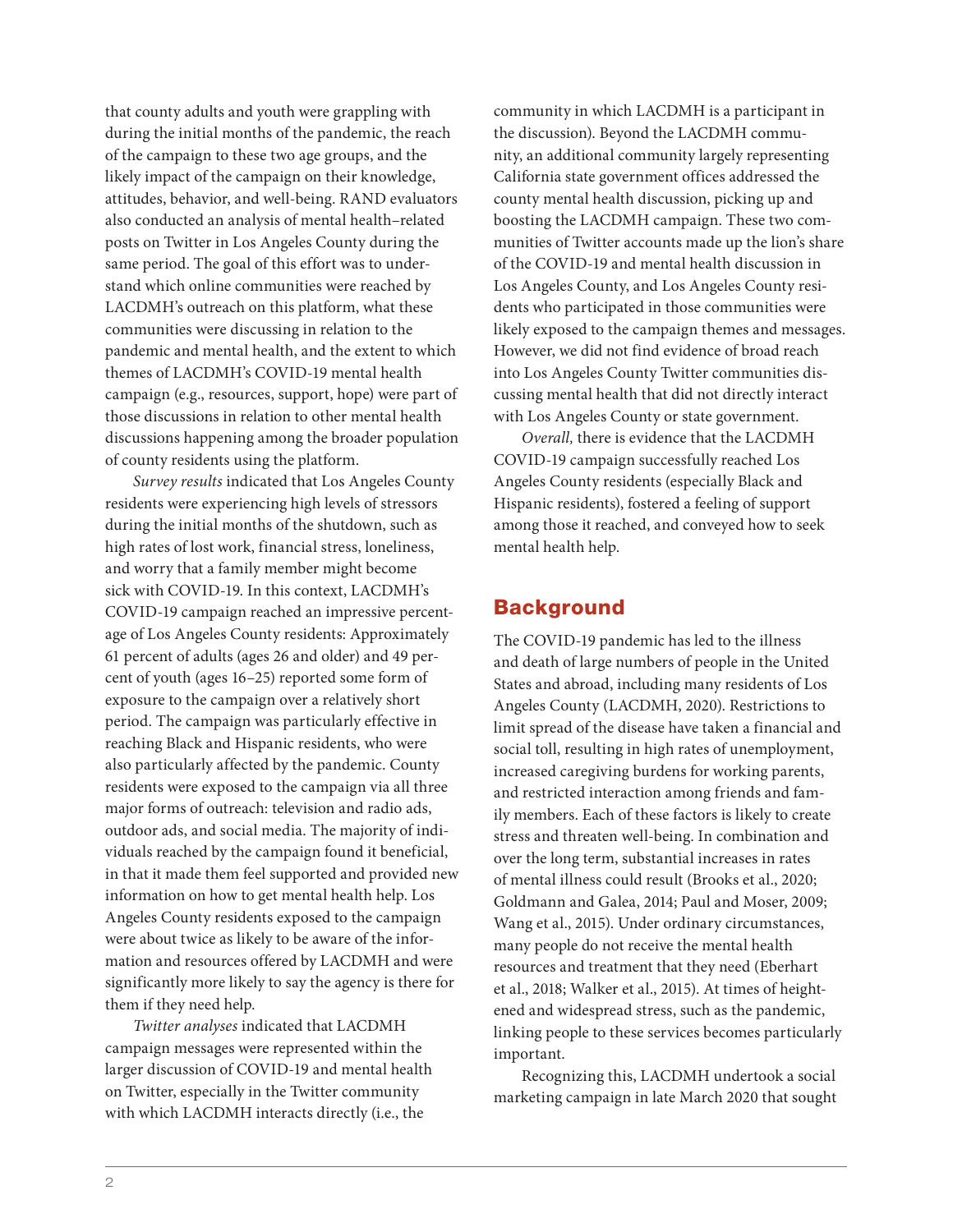to address and prevent mental health issues arising from the pandemic by promoting awareness of county mental health resources and services and by communicating messages of resilience, community, hope, and support. Around the globe (Gaebel, Rössler, and Sartorius, 2016), in the State of California (Collins et al., 2015), and in Los Angeles County (Collins et al., 2018), social marketing campaigns have been effective in shifting attitudes related to mental health, increasing social acceptance of those experiencing mental health challenges, and increasing awareness and use of mental health services (Collins et al., 2018; Collins et al., 2019; Collins et al., 2020). We know of no social marketing campaign around mental health and the COVID-19 pandemic that has been evaluated to date.

LACDMH's COVID-19 mental health campaign used funds from Proposition 63, which was signed into law as the Mental Health Services Act (MHSA). The MHSA levied a 1-percent tax on all California personal incomes over \$1 million, resulting in a substantial investment in mental health prevention and treatment in the state. The MHSA made resources available to counties to support treatment for individuals with mental illness; it also provided prevention and early intervention services for mental health. A portion of those funds is specifically allocated for prevention and early intervention activities and cannot be used for other purposes (e.g., treatment, housing). Since 2018, LACDMH has dedicated some of these funds to development and implementation of a youth-targeted mental health community engagement campaign called WhyWeRise. When the COVID-19 pandemic hit Los Angeles, LACDMH diverted some of the WhyWeRise funding toward addressing mental health consequences of the pandemic.

The COVID-19 campaign targeted adults and transition-age youth ages 16–25. Additional targets were family and caregivers of children ages 0–15; Hispanic, Black, and Asian residents; adults 60 and older; veterans; and LGBTQ+ individuals. Materials were distributed in English, Spanish, Mandarin, Cantonese, and Persian. Outreach efforts were conducted via outdoor media (e.g., billboards, buses, and bus shelters), radio and television advertising, social media, and COVID-19-specific messaging on

The COVID-19 campaign targeted adults and transition-age youth ages 16–25. Additional targets were family and caregivers of children ages 0–15; Hispanic, Black, and Asian residents; adults 60 and older; veterans; and LGBTQ+ individuals.

the LACDMH website. The campaign ran on Spanish and Asian-language media, and on English radio outlets that focus on ethnic audiences, such as Black, Hispanic, Chinese, Vietnamese, Korean, Armenian, and Persian communities. The initial campaign ended June 30, 2020, although messaging continues as an integration with the autumn 2020 LACDMH WhyWeRise campaign.

This report describes the methods and findings of RAND's evaluation of this campaign. Our methods involved conducting an online survey of Los Angeles County youth ages 16–25 and of a representative sample of Los Angeles County adults ages 26 and older. An additional effort involved an analysis of Twitter posts (tweets) originating in Los Angeles County during the first several months of the pandemic and referencing mental health. All evaluation activities were reviewed and approved by RAND's Human Subjects Protection Committee, RAND's Institutional Review Board. In this report, we first describe the methods and results of our online survey. We then present methods and findings from our Twitter analysis. Finally, we provide an overall discussion of the findings along with our conclusions.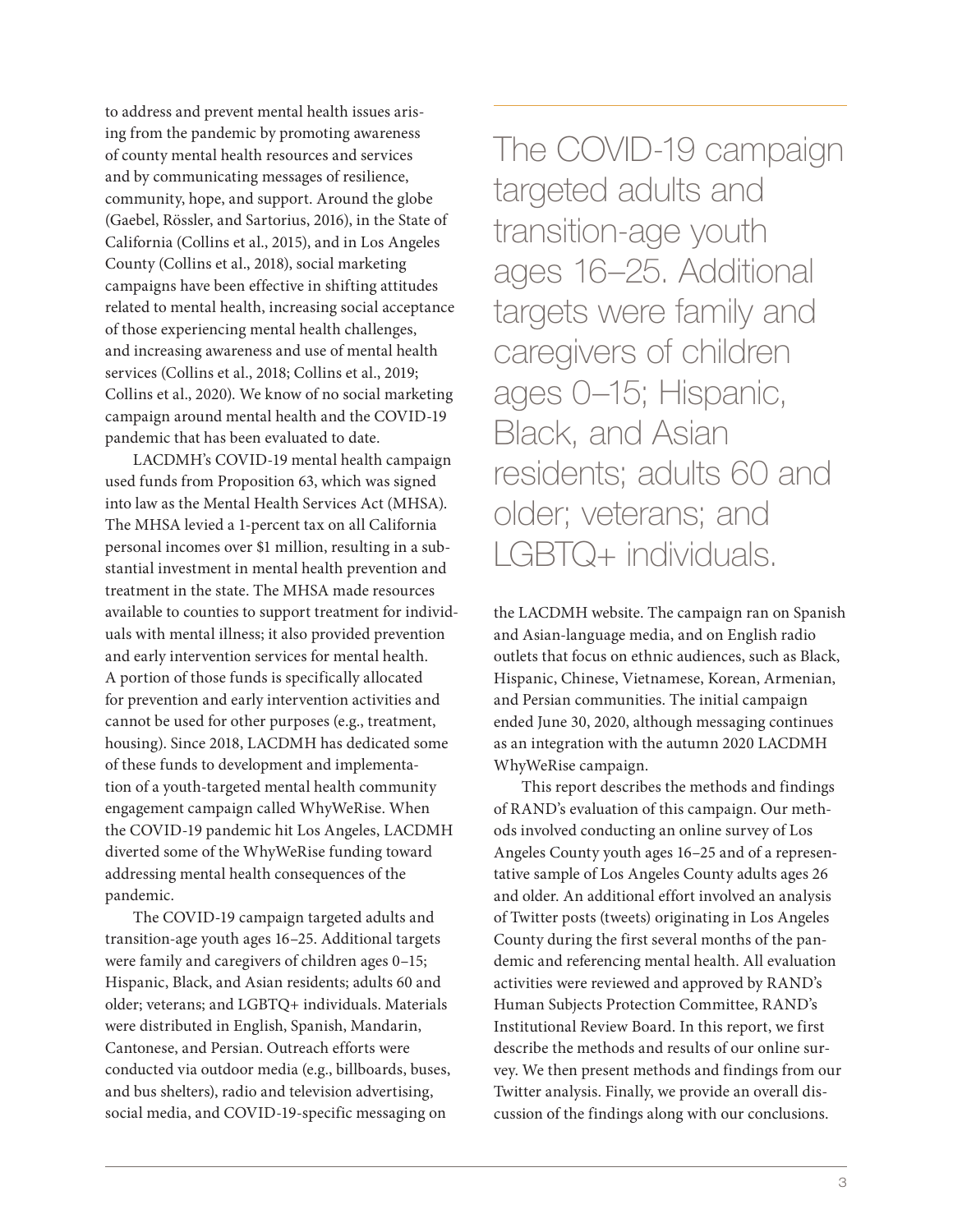# Survey of Los Angeles County **Residents**

RAND designed and analyzed a survey of residents of Los Angeles County to understand (1) the issues that county residents encountered during the pandemic, (2) the reach of the campaign and its components, and (3) the campaign's impact—how residents perceived campaign messages and how those who were reached by the campaign differ from others in terms of attitudes, beliefs, and behavior related to mental illness.

# Method

# Data Collection

LACDMH's target populations were two overlapping age groups: adults ages 18 and over and transition-age youth ages 16 to 25. To accommodate both, RAND conducted a youth survey for the latter group and an adult survey for those over the age of 25. The surveys were fielded by Ipsos from August 8, 2020, to August 25, 2020. Surveys were conducted using the web platform KnowledgePanel, which was used to recruit a probability-based sample. Although the survey is administered online, KnowledgePanel uses address-based sampling to ensure a comprehensive sample that represents all households regardless of their access to phone or internet services. To further ensure representativeness, panel members are provided with a web-enabled device (e.g., tablet computer) and free internet service as needed. Sample weighting is used to compensate for differential response rates among different demographic groups. For this evaluation, the youth and adult samples were weighted to be demographically representative of the Los Angeles County population ages 16–25 and ages 26 and older, respectively. Adults (18 and older) were recruited through their own accounts; 16- and 17-year-olds were recruited through their parents' accounts. The survey was offered in both Spanish and English, was completed online, and was approximately nine minutes long.

#### Measures

The surveys measured demographics and other background characteristics, campaign exposure,

key targeted outcomes of the campaign (such as well-being), and COVID-19-related concerns and experiences. The surveys were identical except that some demographics were previously measured for the adults as part of their KnowledgePanel participation.

#### Campaign Exposure

Using several items to measure exposure to the campaign, we focused on different forms of campaign activities and resources, such as the LACDMH helpline and website; radio, television, social media, and outdoor campaign ads; and the availability of the Headspace app that LACDMH provides free to Los Angeles County residents.

The survey showed respondents the four images that were used on social media and as outdoor campaign ads. Respondents were asked whether they had seen any of the images since the COVID-19 outbreak and shutdowns (response options were yes/ no). Those who responded affirmatively were asked where they saw the image(s): around Los Angeles (e.g., on a bus or rail line, on a billboard, a fence, or a poster), on social media (e.g., on Twitter, Facebook, or Instagram), or not sure where. Follow-up items to each question asked how many times they had seen the image(s): 1 time, 2–4 times, 5–10 times, 11–20 times, or more than 20 times.

Respondents were also asked whether, since the COVID-19 outbreak and shutdowns, they had "heard a radio ad or seen an ad on television from Los Angeles County Department of Mental Health." Those who responded affirmatively were asked how many times (1 time, 2-4 times, 5-10 times, 11–20 times, or more than 20 times) and were asked to identify (checking all that applied) what the ad(s) were about: feeling anxious, feeling isolated, a phone number to call or text for help with emotions, or a website to use for help with emotions. An incorrect response option, 'feeling angry,' was included to check that responses were true recall and not a result of guessing.

An additional item asked whether respondents had visited the LACDMH website (DMH.LACounty.gov) and if so, how many times (response options were *Yes, once*; *Yes, more than once*; or *No*).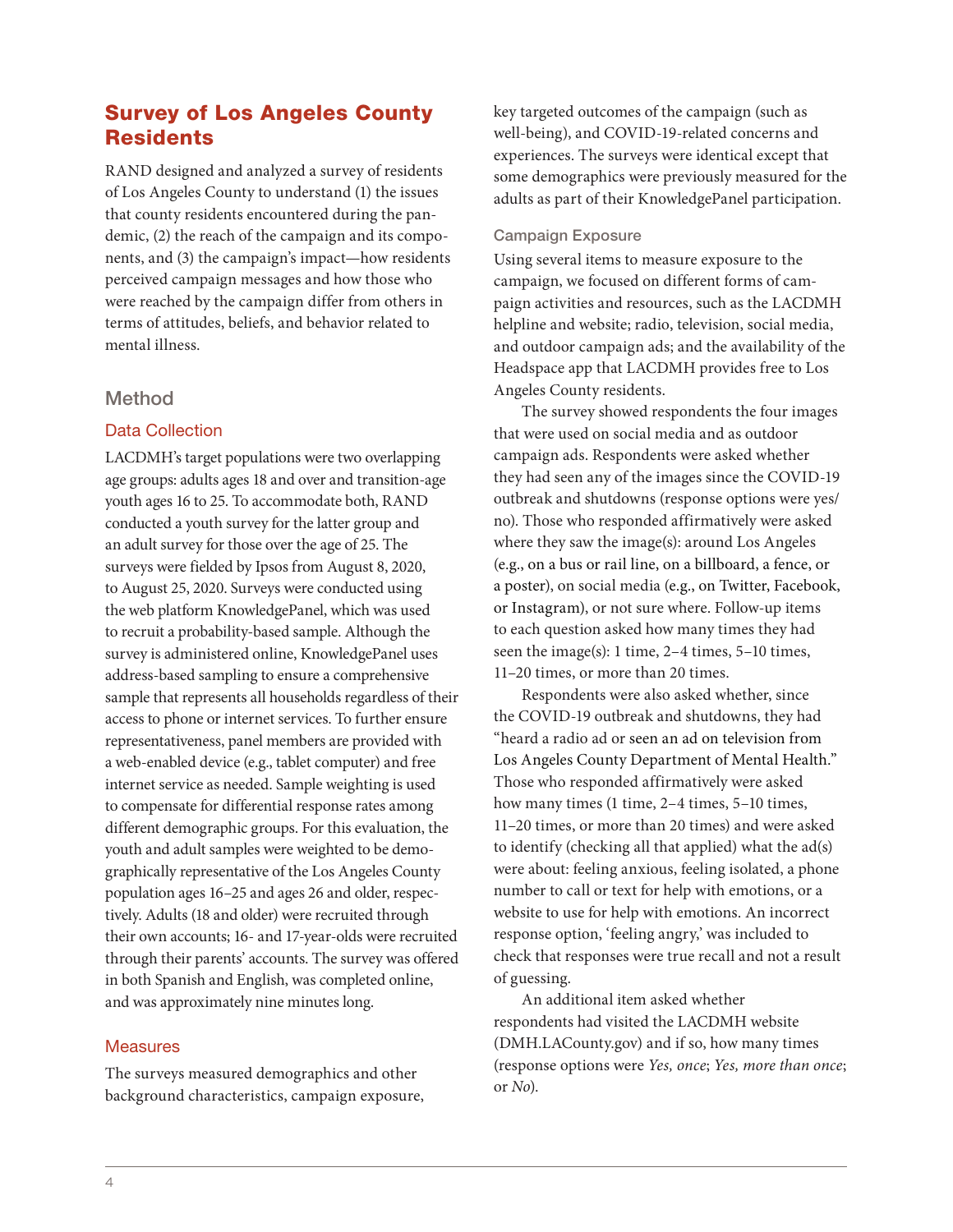Those who responded affirmatively that they had seen or heard a campaign ad outdoors, on television or radio, or on social media; that they recognized a campaign image without recalling where they had seen it; or that they had had visited the LACDMH website were categorized as having been exposed to the campaign.

# Knowledge, Attitudes, Beliefs, and Behaviors Targeted by the Campaign

Primary goals of the campaign were to increase awareness of mental health resources, perceptions of support, and feelings of connection. Those reporting exposure to a campaign radio or television ad, outdoor ad, or social media post were asked to rate the extent to which it

- gave them new information about how to get help with emotions or mental health
- made them feel more connected to community
- made them feel supported.

Ratings were made on a scale from 1 (*strongly agree*) to 5 (*strongly disagree*).

Although such ratings are important indicators, a stronger methodological approach is to compare targeted outcomes between those who were those exposed to the campaign and those who were not. To do so, RAND created eight campaign-specific items asked of all respondents, regardless of exposure (see the box below). The items tap endorsement of

key mental health–related knowledge, attitudes, and beliefs targeted by the county's COVID-19 campaign and/or referenced in their ads. For each item, RAND measured the extent of agreement on a five-point scale (*strongly agree* to *strongly disagree*). Responses were recoded to reflect any agreement (*agree* or *strongly agree*) versus none.

To assess mental health help-seeking among adults and youth, respondents were also asked whether they had felt like they needed to seek help for mental or emotional health or substance use problems since the COVID-19 shutdowns (yes/no), and whether they had seen a professional for mental or emotional help since the shutdowns (yes/no).

The campaign was also designed to drive residents to the LACDMH website (DMH.LACounty.gov) and to the county's helpline (800-854-7771 for voice or 741741 for text). Use of the website was measured by our campaign exposure item referencing the website. To assess helpline use, respondents were asked whether they had called the LACDMH helpline since the shutdowns (*Yes, once*; *Yes, more than once*; or *No*), and if so, why (e.g., curious, feeling depressed or anxious), and whether it was helpful (from 1 [*very helpful*] to 5 [*very unhelpful*]).

Finally, although not a major focus of the campaign, a separate set of ads drove residents to Headspace, an app supporting meditation, mindfulness, and general well-being that was offered free within Los Angeles County during the pandemic's initial months through December 2020. Respondents

#### Items Assessing Knowledge, Attitudes, and Beliefs Targeted by the Campaign

- I know how to find information or resources to help if I or someone I know experiences a mental health problem.
- I am aware of the information and resources offered by the Los Angeles County Department of Mental Health.
- The Los Angeles County Department of Mental Health is here for me if I need help.
- I know how I could be supportive of people with a mental illness if I wanted to be.
- Since the coronavirus outbreak and shutdowns, more people are experiencing mental health problems.
- Since the coronavirus outbreak and shutdowns, it is more important than usual to take care of your mental health and well-being.
- Since the coronavirus outbreak and shutdowns, it is more important than usual to stay connected to family and friends.
- It's natural to feel anxious and concerned during COVID-19.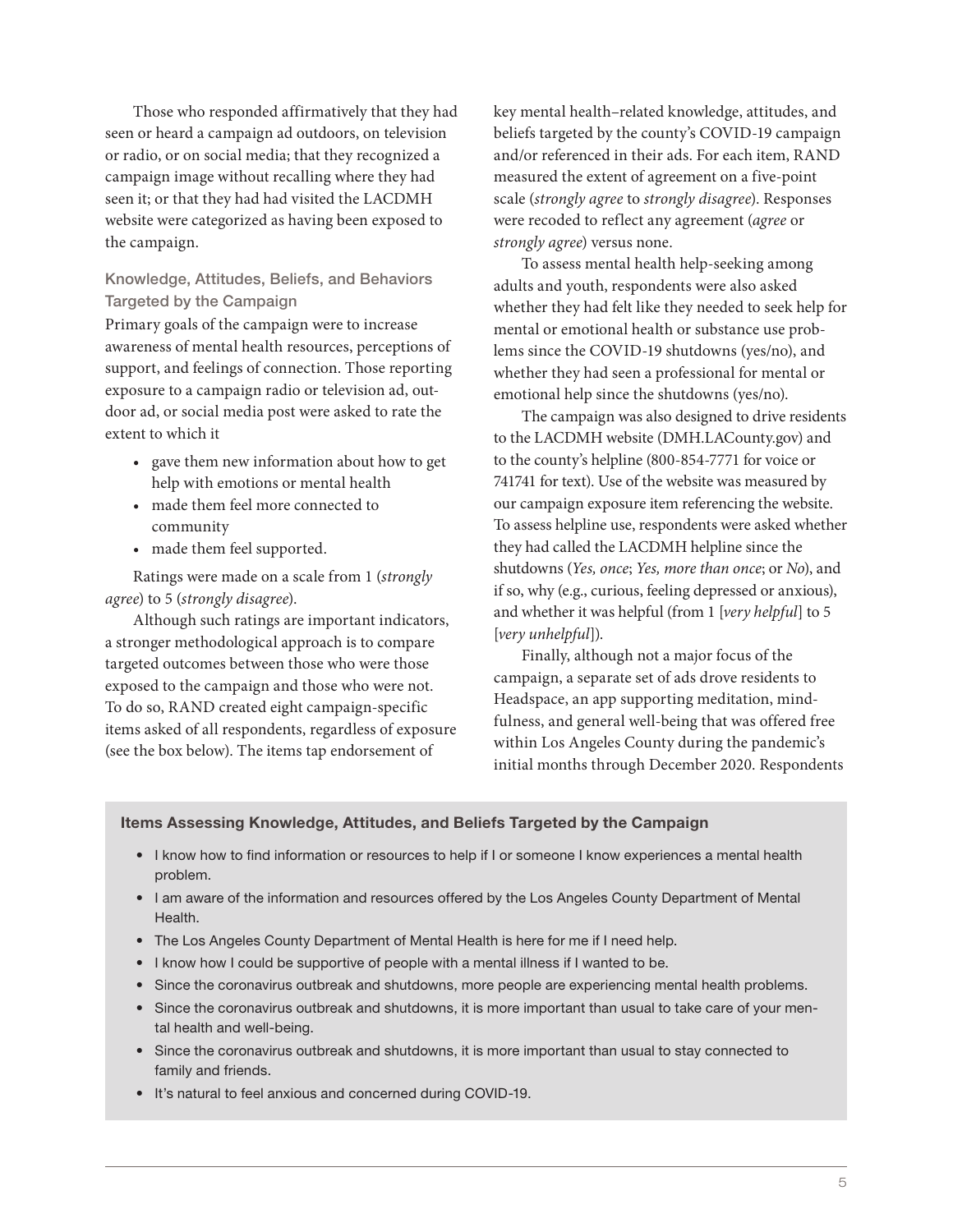were asked about their awareness and use of the Headspace app since the COVID-19 outbreak and shutdowns, and the survey also assessed whether they could correctly identify that the app was free for Los Angeles County residents (as noted in the outreach materials).

#### Well-Being

RAND used several measures to assess the COVID-19 mental health campaign's intended well-being outcomes of lower levels of perceived social isolation and higher levels of hope and feelings of resilience. In addition, we measured potential additional well-being outcomes of better sleep quality (which is addressed by the Headspace app) and less psychological distress. All of the measures we selected are widely used and well validated.

To measure social isolation, we used the three-item UCLA Loneliness Scale, which asks participants to rate how often they feel left out, isolated, or that they lack companionship (response options were 1 [*hardly ever*], 2 [*some of the time*], or 3 [*often*]) (Russell, Peplau, and Cutrona, 1980; Hughes et al., 2004). Responses are summed and scores range from 3 to 9. Consistent with previous research, we categorized scores between 3 and 5 as *not lonely* and scores between 6 and 9 as *lonely* (Grey et al., 2020).

We measured feelings of hope using a single item adapted from the two items with the highest factor loadings on the six-item Perceived Hope Scale (Krafft, Martin-Krumm, and Fenouillet, 2019). Respondents rated the statement, "I feel hopeful about the future" on a Likert scale from 1 (*strongly agree*) to 5 (*strongly disagree*). Those who moderately or strongly agreed with the statement were categorized as *hopeful*.

To assess residents' feelings of resilience, we used the seven-item Pearlin Mastery Scale (Pearlin and Schooler, 1978). Scores on the scale reflect perceptions that one has the resources to overcome adversity—i.e., that the future is under one's own control. We used a five-point Likert response scale (1 [*strongly agree*] to 5 [*strongly disagree*]). The two positively phrased items were reverse scored, and items were averaged to create a score ranging from 1 to 5, with higher scores indicating greater feelings of personal mastery.

Sleep was measured by asking respondents to rate their overall sleep quality in the past 30 days from 1 (*very good*) to 4 (*very bad*) (Buysse et al., 1989).

Psychological distress was measured using the Kessler-6 (Kessler et al., 2003), which consists of six items asking respondents to rate how often in the past 30 days they felt (for example) nervous, hopeless, restless, or fidgety (from 1 [*all of the time*] to 5 [*none of the time*]).

COVID-19-Related Experiences and Concerns To provide a picture of the situation that county residents faced during the campaign, we assessed several potentially stressful experiences related to COVID-19.

Participants were asked to report the amount of time spent consuming news about the pandemic in the past 30 days (*none*, *under 1 hour*, *1–3 hours*, *4–6 hours*, *more than 6 hours*). Heavy disaster-related news consumption during a traumatic event or its aftermath is associated with worse mental health (Holman et al., 2020).

We operationalized social isolation as lack of in-person contact. Respondents were asked to provide the number of days that they had left their home for any reason other than exercise in the past seven days, and the number of days during the same period spent socializing in person with friends, coworkers, or family members who do not live in their household.

Many people have experienced job loss or disruptions as a result of COVID-19, which can be significant sources of stress. Respondents were shown a list of work-related situations that might related to the pandemic (e.g., putting off major household purchases, cutting back spending on food or other basic supplies, or increasing credit card debt).

To assess perceived risk of COVID-19 infection, respondents were asked to state how likely they thought it was that they would be infected with COVID-19 in the next month (from 1 [*not at all likely*] to 5 [*extremely likely*]). To tap magnitude of concern about such risks, we asked how worried they were about personally getting sick from COVID-19 (from 1 [*not at all worried*] to 4 [*very worried*]), or having a family member get sick (same response options). Finally, respondents were asked whether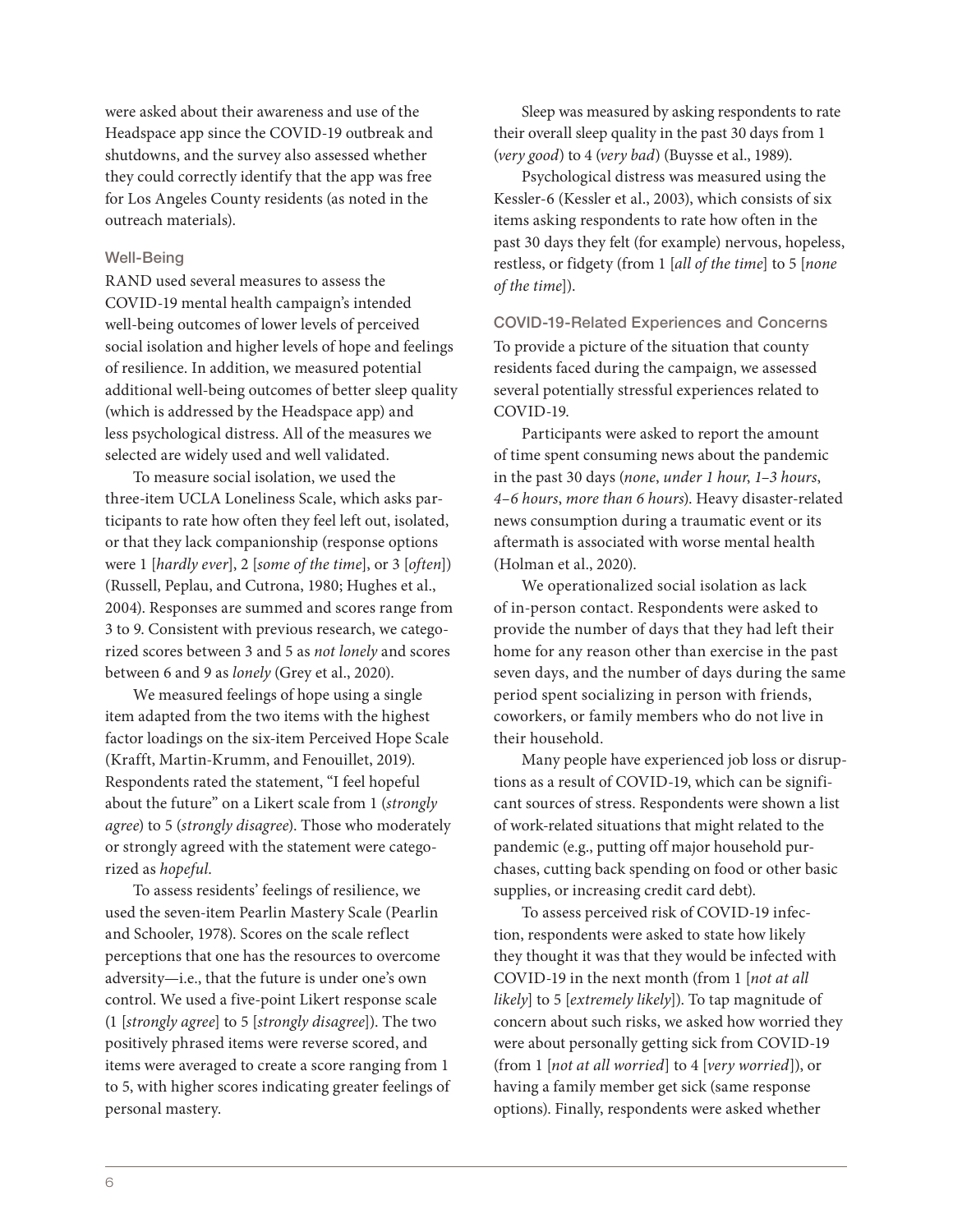they had experienced an illness that they knew or suspected to be COVID-19 since January 2020. Response options were *Yes and it was confirmed to be coronavirus by a health care provider*, *Sick but don't know if it was coronavirus*, and *No*.

Background Characteristics: Demographics, Past Experience with Mental Health Challenges, and Membership in Targeted Subpopulations Respondents provided their gender, age, household income, highest level of education achieved, and race/ ethnicity (as part of the survey for opt-in youth, and as part of KnowledgePanel participation for all others). Respondents were also asked whether they were a family member of or a caregiver for a child ages 0–15 or an adult over the age of 60. Reaching individuals in these family and caregiving roles were campaign priorities. Reaching veterans was also a campaign priority, so respondents 18 and older were asked about veteran status, and all respondents were asked whether they had a family member who was a veteran.

#### Analyses

We conducted analyses to describe the characteristics of participants, their experiences related to the COVID-19 outbreak, prevalence of exposure to the COVID-19 mental health campaign, and perceptions of that campaign. The main results compared mental health–related attitudes, beliefs, behaviors, and well-being between those who reported exposure to the Los Angeles County mental health campaign and those who did not.

Sample weights were applied to account for any differential nonresponse that might have occurred. Demographic distributions for Los Angeles County target populations were obtained from the March 2020 supplement of the U.S. Census Bureau's Current Population Survey and the American Community Survey. Data are weighted to represent the Los Angeles County population ages 16–25 on the following variables:

- a. age (16–17, 18–21, 22–25)
- b. gender (male, female)
- c. race/ethnicity (Non-Hispanic, Hispanic)
- d. education (high school or less, some college or more)

Reaching veterans was also a campaign priority, so respondents 18 and older were asked about veteran status, and all respondents were asked whether they had a family member who was a veteran.

- e. household income (under \$49,999, \$50,000– \$74,999, \$75,000 and over)
- f. household size (3 or less, 4, 5 or more).

Data are weighted to represent the Los Angeles County population ages 26 and older on these variables:

- a. age (26–34, 35–44, 45–59, 60+) by gender (male, female)
- b. race/ethnicity (White, Black, Asian, Hispanic, other, two or more races)
- c. education (less than high school, high school, some college, bachelor's degree or more)
- d. household income (under \$25,000, \$25,000– \$49,999, \$50,000–\$74,999, \$75,000–\$99,999, \$100,000 and over)
- e. household size (1, 2, 3, 4, 5 or more)
- f. language proficiency for Hispanics (English-proficient Hispanic, bilingual Hispanic, Spanish-proficient Hispanic, non-Hispanic).

We report weighted percentages and odds ratios. All reported differences are statistically significant, *p* < 0.05. Specific *p*-values are provided in tables and figures.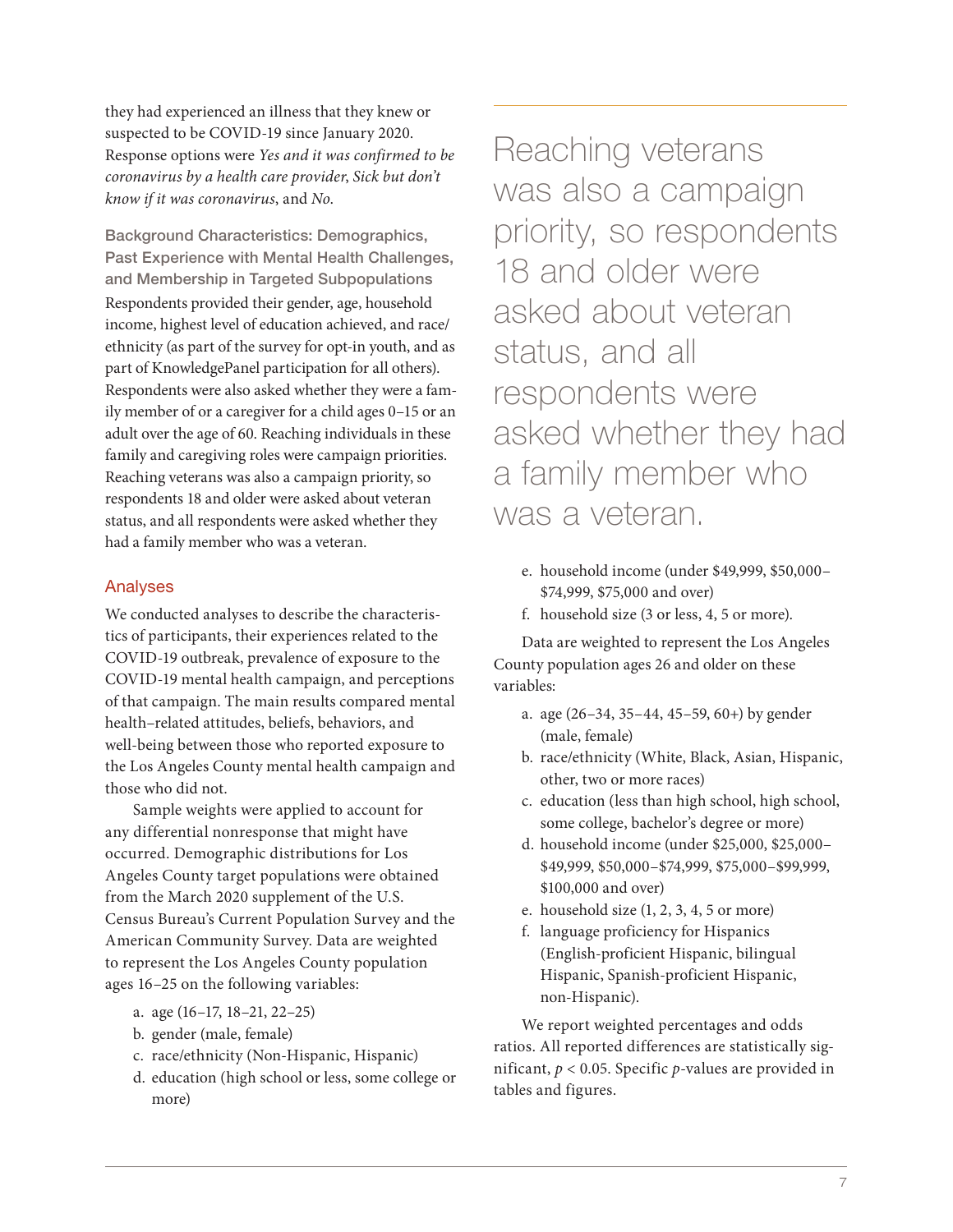The data analysis for this report was generated using SAS/STAT software (SAS/STAT software, 2016).

# **Results**

#### Characteristics of the Sample

Sample characteristics (weighted percentages) are shown in Table 1. The youth sample consisted of 112 individuals ages 16–25. Half (50 percent) of the sample was female, and most (83 percent) were ages 18–25. As would be expected of this age group, the highest level of education for about a third (36 percent) was high school; 30 percent had some college. They came from households with a variety of income levels. Youth fit in several of the campaign-targeted categories. In terms of race/ ethnicity, 9 percent were Black, 17 percent Asian, and the majority Hispanic (60 percent); most completed the survey in English. A minority reported being family members of or caregivers for someone ages 0–15 (14 percent) or over the age of 60 (19 percent). As expected for the age group, none was a veteran; 18 percent had a family member who was. Approximately a quarter (27 percent) reported ever having had a mental health challenge, and 21 percent reported ever having been treated for a mental health concern.

The adult sample consisted of 821 individuals ages 26 or older. Most had completed at least some college; approximately a third (32 percent) had a bachelor's degree or higher; and all income levels were accounted for. Targeted subgroups were mostly well represented: Hispanic residents were the largest demographic group (43 percent), and 8 percent were Black. A quarter (26 percent) of respondents completed the survey in Spanish. Four percent were veterans, consistent with the 3.4 percent rate for Los Angeles County (U.S. Census Bureau, undated); similar to the youth sample, 22 percent had a family member who was a veteran. A third (34 percent) were parents or caregivers to a child age 15 or younger, 20 percent were the parent of or caregiver to a youth age 16–25, and a quarter reported being a family member of or caregiver for someone over the age of 60 (25 percent). Consistent with prior California

statewide findings (Collins et al., 2015), about a quarter (27 percent) reported ever having had a mental health problem; more than a third (35 percent) reported having been treated for a mental health concern.

# Los Angeles County Residents' Pandemic-Related Experiences and Concerns

Table 2 provides an overview of county residents' experiences in the several months between March—when the virus emerged in the United States, a national state of emergency was declared, and Los Angeles issued its Safer at Home orders—and our survey in August. During this period, most youth and adults spent more than an hour each day consuming COVID-19 news; 6 percent of youth and 13 percent of adults were heavy consumers (six or more hours) a behavior that could put them at particularly high risk for distress (Holman, Garfin, and Silver, 2014). Both age groups were somewhat socially isolated. On average, they were leaving the house three or four days each week and socializing with people outside their residence two days per week.

As expected, many county residents have lost work or experienced changes in their work situation that might result in stress. More than a third (37 percent) of youth had lost work as a result of the virus, 14 percent had acquired new work or additional hours, and 17 percent were working in a new setting. A relatively small percentage of youth (8 percent) reported working at jobs where they believed they were at risk of exposure to COVID-19. Among adults, patterns are similar: A little less than a third reported lost work, 11 percent reported new work, 18 percent reported working in a new setting, and 12 percent reported working in a place where they perceived they might be exposed to COVID-19. Financial stress was substantial; more than half (55 percent) of youth and nearly half (45 percent) of adults 26 and older reported one significant financial stressor or more.

Infection and fear of infection were also potential stressors for substantial numbers of residents. None of the youth reported a confirmed infection with COVID-19, but 11 percent had been sick and believed they might have been infected. Among adults, 1 percent reported a confirmed infection and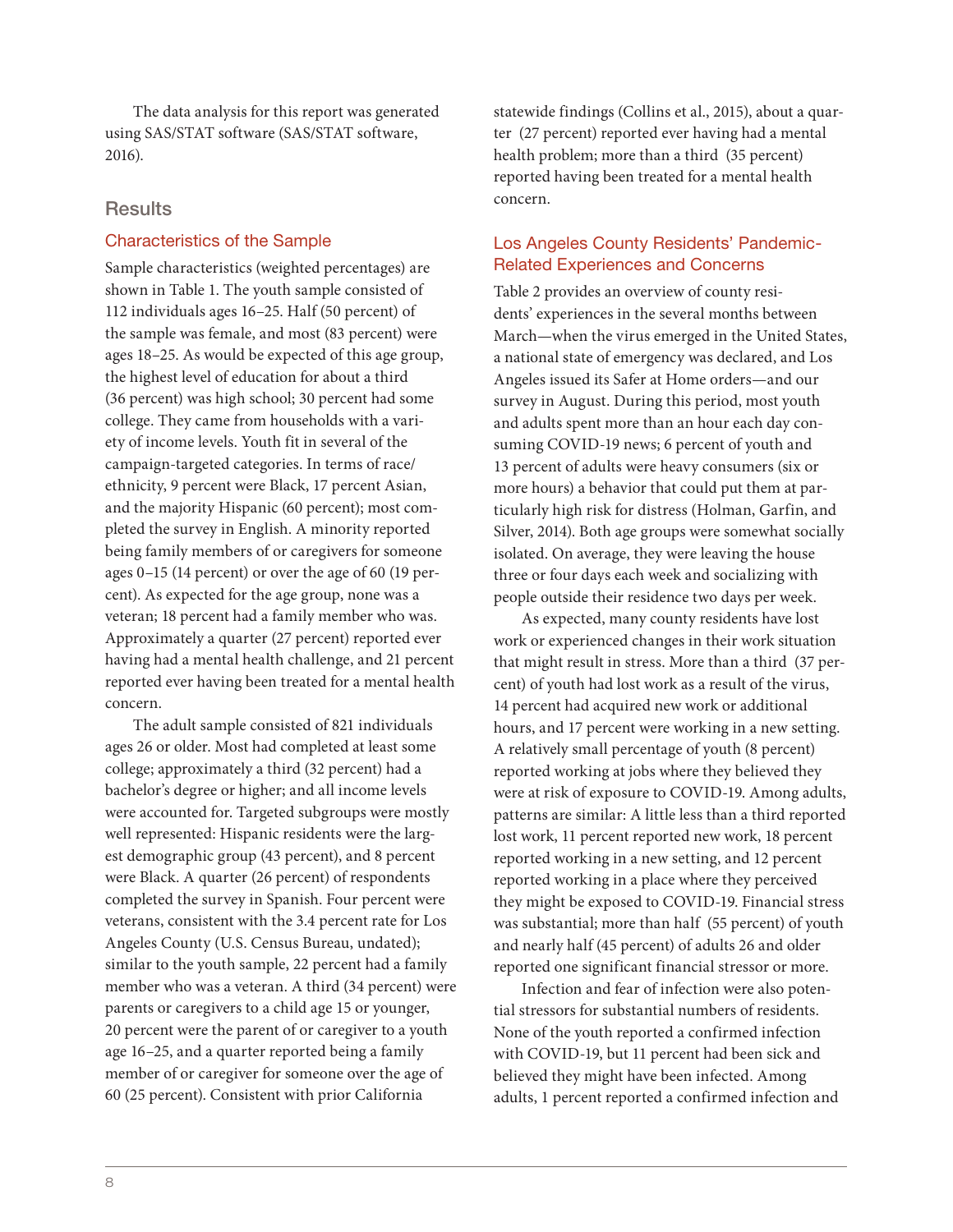TABLE 1

|  |  | Characteristics of Two Samples of Los Angeles County Residents (Weighted Percentages) |  |
|--|--|---------------------------------------------------------------------------------------|--|
|  |  |                                                                                       |  |

| Characteristic                              | Adults (age 26+)<br>$(n = 821)$ | Youth (age 16-25)<br>$(n = 112)$ |
|---------------------------------------------|---------------------------------|----------------------------------|
| Female                                      | 53                              | 50                               |
| Age                                         |                                 |                                  |
| $16 - 17$                                   |                                 | 17                               |
| $18 - 25$                                   |                                 | 83                               |
| $26 - 44$                                   | 41                              |                                  |
| $45 - 64$                                   | 40                              |                                  |
| $65+$                                       | 19                              |                                  |
| Education                                   |                                 |                                  |
| Less than high school                       | 22                              | 14                               |
| High school                                 | 20                              | 36                               |
| Some college                                | 27                              | 30                               |
| Bachelor's degree or more                   | 32                              | 21                               |
| Household Income                            |                                 |                                  |
| Less than \$30,000                          | 19                              | $18$                             |
| \$30,000 -< \$49,999                        | 14                              | 22                               |
| \$50,000 -< \$84,999                        | 24                              | 26                               |
| \$85,000 -< \$124,999                       | 19                              | 23                               |
| \$125,000 and up                            | 23                              | 12                               |
| Race/Ethnicity                              |                                 |                                  |
| Black, non-Hispanic                         | 8                               | 9                                |
| White, non-Hispanic                         | 30                              | 15                               |
| Asian, non-Hispanic                         | 16                              | 17                               |
| Other, non-Hispanic                         | $\overline{2}$                  | $\mathbf 0$                      |
| Hispanic                                    | 43                              | 60                               |
| Language of Survey                          |                                 |                                  |
| English                                     |                                 |                                  |
| Spanish                                     | 26                              | 11                               |
| Campaign-targeted subpopulations            |                                 |                                  |
| U.S. military veteran <sup>a</sup>          | $\overline{4}$                  | $\mathsf 0$                      |
| Family member of a U.S. military veteran    | 22                              | 18                               |
| Family of or caregiver for child 0-15 years | 34                              | 14                               |
| Family of or caregiver for adult 60+ years  | 25                              | 19                               |
| Personal experience with mental illness     |                                 |                                  |
| Ever had a mental health problem            | 27                              | 27                               |
| Ever treated for a mental health problem    | 35                              | 21                               |

a Not asked of those 16–17 years old.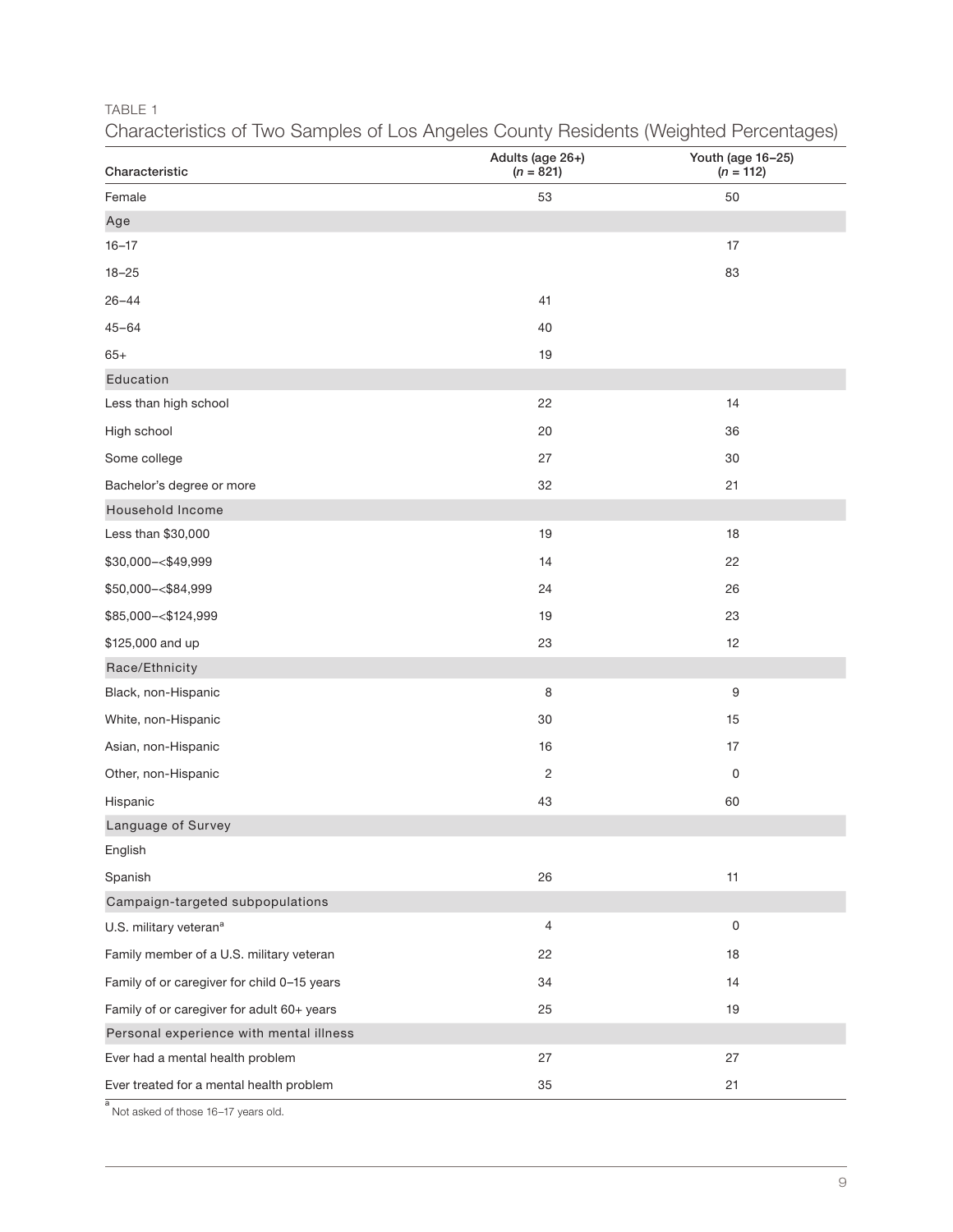TABLE 2

|  |  |  |  |  |  |  | Los Angeles County Residents' Pandemic-Related Experiences and Concerns |
|--|--|--|--|--|--|--|-------------------------------------------------------------------------|
|--|--|--|--|--|--|--|-------------------------------------------------------------------------|

| $\check{ }$<br>Measure                                                                  | Adults         | Youth          |
|-----------------------------------------------------------------------------------------|----------------|----------------|
| Average daily hours consuming COVID-19 news (%)                                         |                |                |
| 1 hour or less                                                                          | 6              | 18             |
| 1-5 hours                                                                               | 80             | 76             |
| $6+$ hours                                                                              | 13             | 6              |
| Past week days outside home (average number of days)                                    | $\overline{4}$ | 3              |
| Past week days socializing with people other than co-residents (average number of days) | $\overline{c}$ | $\overline{c}$ |
| Lost work (job/hours) (%)                                                               | 29             | 37             |
| New work (job/hours) (%)                                                                | 11             | 14             |
| Working in new setting (e.g., home) (%)                                                 | 18             | 17             |
| Working where there is risk of COVID-19 exposure (%)                                    | 12             | 8              |
| Experiencing COVID-19-related financial stress (%)                                      | 45             | 55             |
| COVID-19 infection (%)                                                                  |                |                |
| None                                                                                    | 81             | 88             |
| Sick/possible infection                                                                 | 18             | 11             |
| Confirmed infection                                                                     | 1              | 0              |
| Perceive any likelihood of becoming infected (%)                                        | 64             | 57             |
| Worry about getting sick (% very worried)                                               | 30             | 28             |
| Worry about family member getting sick (% very worried)                                 | 42             | 46             |
| Fairly/very bad sleep quality (%)                                                       | 26             | 27             |
| Lonely $(\%)$                                                                           | 26             | 40             |
| High perceived control (%)                                                              | 43             | 40             |
| Hopeful (% moderately/strongly agree)                                                   | 73             | 59             |
| Psychological distress                                                                  |                |                |
| None/low                                                                                | 76             | 58             |
| Moderate                                                                                | 14             | 23             |
| Serious                                                                                 | 9              | 18             |
| Perceived need for mental health treatment during pandemic                              | 15             | 17             |
| Received mental health treatment during pandemic                                        | 9              | 5              |

18 percent reported an illness that might have been COVID-19. Most youth (57 percent) and adults 26 or older (64 percent) perceived a greater-than-zero likelihood of becoming infected with the virus, and substantial percentages (28 percent of youth and 30 percent of adults 26 and over) were very worried about getting sick. Larger percentages of both groups

(46 percent of youth and 42 percent of adults 26 and older) were very worried about a family member becoming sick.

We found that 40 percent of youth ages 16–25 were lonely as measured by standard cut-offs for the UCLA Loneliness scale, which is a little lower than other studies conducted pre-COVID-19 (e.g., Cigna,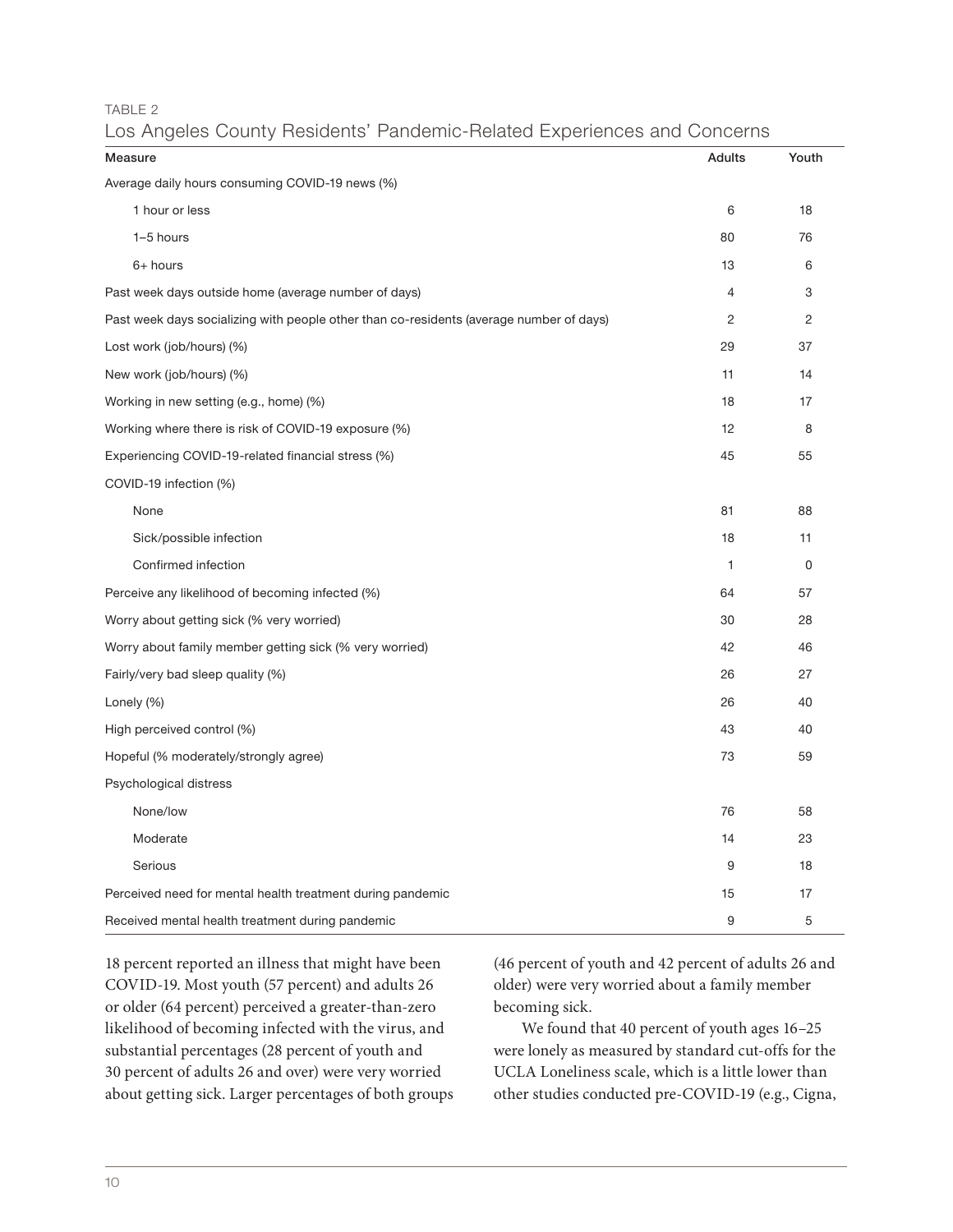2018); 40 percent had higher than average scores on the Pearlin Mastery Scale, suggesting they felt their life was under their own control; 59 percent moderately or strongly agreed they were hopeful about the future. Among adults 26 and older, 26 percent were lonely, 43 percent perceived control over their lives, and 73 percent were hopeful about the future.

In spite of these stressors, Los Angeles County youth surveyed during the pandemic were not substantially more psychologically distressed than U.S. young adults (ages 18–25) were in 2018 (authors' analysis of Substance Abuse and Mental Health Data Archive, 2018). During the pandemic, 21 percent of Los Angeles youth were moderately distressed and 15 percent were seriously so, compared with 20 percent and 14 percent, respectively, of U.S. youth in 2018. Levels of distress did appear elevated among adults 26 and older: 15 percent were moderately distressed and 9 percent seriously distressed, compared with 10 percent and 5 percent, respectively, of U.S. adults in the same age group in 2018 (McGinty et al., 2020). Comparison with a national sample that has different demographic characteristics is problematic (e.g., the United States overall has fewer Hispanic residents than Los Angeles) so this difference could reflect increases in distress over prepandemic levels in Los Angeles, but this cannot be confirmed. In any case, levels of distress among Los Angeles adults during the pandemic indicate as many as 1 in 10 are experiencing serious mental distress; 1 in 8 youth are doing so.

Although 17 percent of youth perceived a need for mental health treatment during the pandemic, only 5 percent reported receiving it. Similarly, 15 percent of adults 26 and older perceived a need for treatment, but only 9 percent received it.

# Los Angeles County Residents' Campaign **Exposure**

**The LACDMH campaign achieved a high level of exposure in just a few months: Three in five (61 percent) of Los Angeles County adults and half (49 percent) of Los Angeles County youth in our samples reported some form of exposure to the campaign** (see Figure 1). This approaches the number of youth reached by Los Angeles County's WeRise campaign (73 percent) after approximately one year (Collins et al., 2020), and is more than California's statewide Each Mind Matters mental health stigma reduction campaign, which reached 17 percent of California adults in its first year and 38 percent in its second year (Collins et al., 2015). In addition, **nearly a third (31 percent) of adults and a third (27 percent) of youth reported multiple forms of exposure** (e.g., having seen both a social media post and an outdoor billboard, or heard a radio ad and visited the website), which research shows is more effective than single forms of exposure (Hornik, 2002).

Reach was better for some forms of campaign outreach than others. **Outdoor ads, social media, and television or radio ads appeared to be equally effective in reaching youth** and were all significantly more likely to reach youth than the website (see Figure 2). **Substantially more adults reported exposure to television or radio ads (41 percent) than to any of the other forms of outreach**, although outdoor ads and social media also performed well, reaching about 20 percent of adults. Among those reached at all, **outdoor ads reached adults more frequently than ads in other media while both outdoor and social media ads reached youth most often** (see Table 3). In contrast, exposure to the LACDMH website was infrequent among both youth (6 percent) and adults (8 percent). This is expected; visiting the website requires residents to actively seek out the resource (as contrasted with passive viewing of ads in the outdoor environment). Apart from the website, which was visited only once by users, all forms of outreach were encountered by residents multiple times if a resident was exposed at all.

#### Predictors of Campaign Exposure

**The campaign was particularly successful in reaching Black (73 percent) and Hispanic (70 percent) adults, although roughly half or more of all racial/ethnic subgroups of adults were exposed** (see Table 3 and Figure 3). This is particularly notable because people of color have been disproportionately affected by COVID-19 (Centers for Disease Control and Prevention, 2021). Lower-income individuals have also been disproportionately affected (Adhikari et al., 2020) but were not more likely to report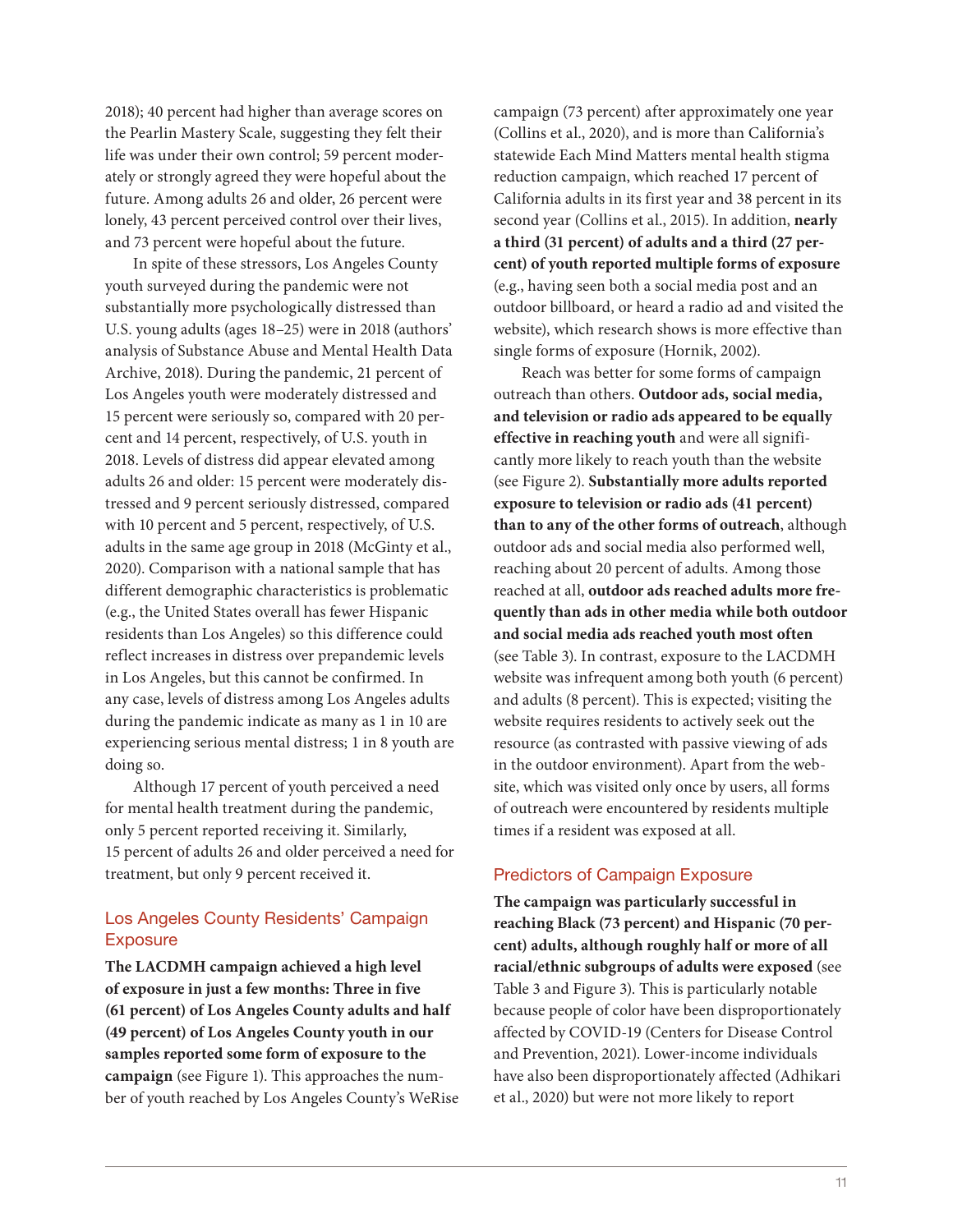#### FIGURE 1

A Component of the COVID-19 Mental Health Campaign Reached 61 Percent of Los Angeles County Adults and 49 Percent of Los Angeles County Youth



NOTE: Types of exposures counted were self-reported. Response options were as follows: (1) recognition of a campaign image without recalling source, (2) recall of an outdoor ad with the campaign image, (3) recall of a social media post with the campaign image, (4) recall of a television or radio ad from LACDMH since the pandemic outbreak, and (5) visit to LACDMH website. Those in exposure category 1 could not also be in category 2 or category 3; thus, the maximum possible was four forms of outreach.

#### FIGURE 2

Los Angeles County Residents Were Primarily Exposed to the Campaign Through Television or Radio Ads, Outdoor Ads, and Social Media

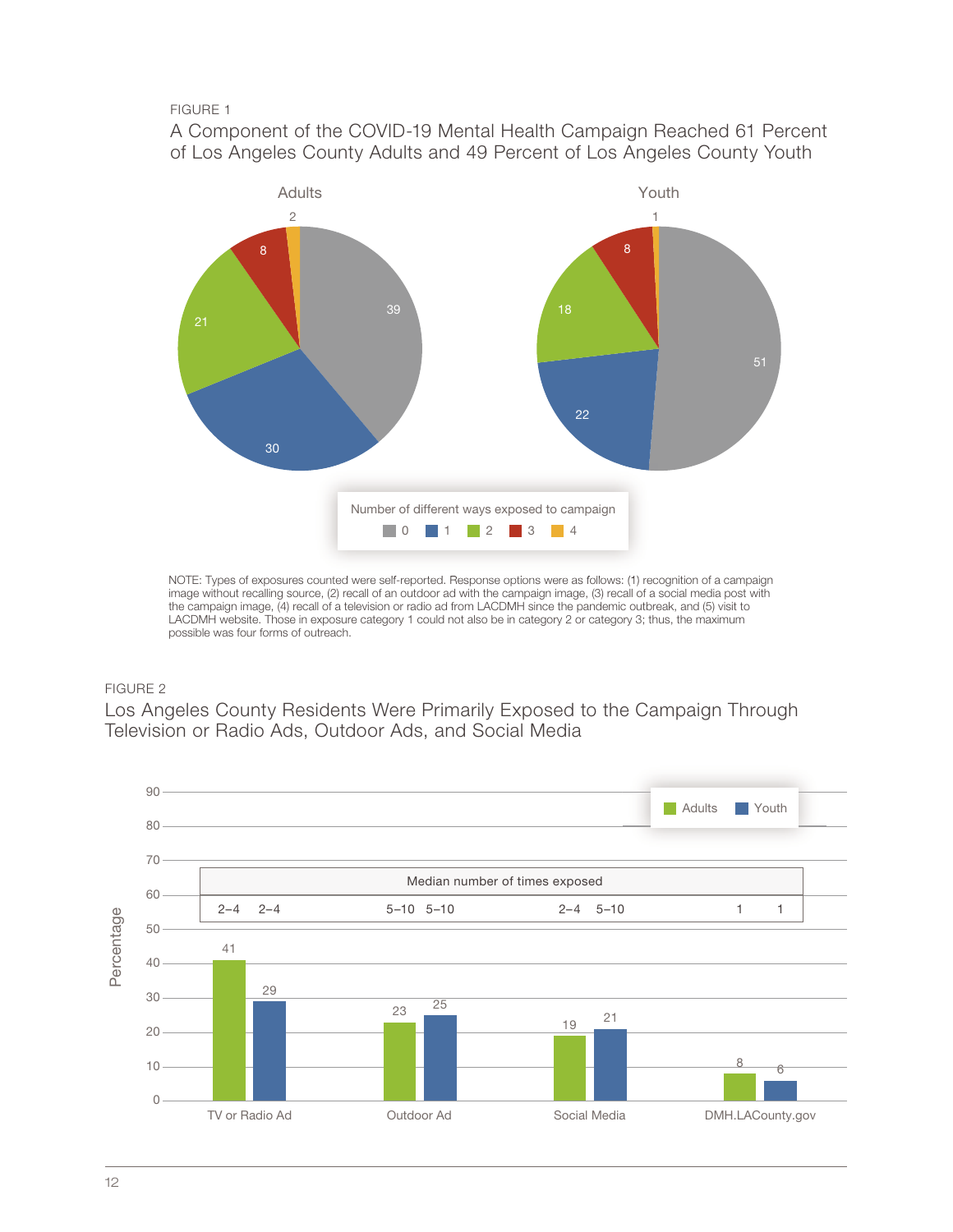campaign exposure, although those with less education did so. Veterans were also significantly more likely than non-veterans (87 percent and 61 percent, respectively) to have been exposed to the campaign, indicating successful campaign targeting of this subgroup. Patterns of exposure among youth suggest similar racial/ethnic differences, but these were not statistically significant and should not be inferred.

A majority (63 percent) of veterans' family members among the adult sample and approximately half (46 percent) of veterans' family members among the youth sample were exposed to the campaign; however, they were not significantly more likely to have been reached than adults or youth without a veteran family member (61 percent and 49 percent, respectively). Likewise, in both samples, the majority of parents of children of all ages were reached by the campaign but were not more likely to be reached than those without a child (see Table 3). Outreach to these groups could be improved; so could outreach to those with family members ages 60 or older. The campaign did reach a majority of adults with a family member age 60 or older (65 percent), but this group was no more likely to be reached than those without such a family member (61 percent).

# Perception and Retention of Campaign Messages

The campaign's radio and television ads contained references to specific emotional issues (these were not part of the outdoor ads). When asked what the radio and television ads were about, **many youth correctly identified anxiety (59 percent) and isolation (45 percent) as topics, and a substantial majority (86 percent) knew that the ads contained a number to call or text for help with emotions. Approximately half of adults knew the ads were about anxiety (47 percent) and isolation (53 percent); the majority (60 percent) knew the ads contained a helpline number** (results not tabled). Although some of these correct responses might reflect a tendency to endorse the options offered, by way of comparison, only 4 percent of the youth and 12 percent of the adults indicated the ads were about anger (the incorrect response option), suggesting that most accurately recalled the ads.

**Perceptions of the ads were positive, which suggests that those who were exposed understood and retained the messages that were the main goals of the campaign. Half or more of residents who saw any type of ad found it helpful** (Table 4). This was true regardless of the mode of outreach (i.e., there were no significant differences in outcomes between respondents exposed to outdoor ads, social media posts, or television or radio ads). Put another way, there were no significant differences in how different types of outreach were perceived.

#### Campaign-Targeted Behavior

Two of the resources targeted for increased awareness and use were the county website and the LACDMH helpline. As noted in the "Campaign Exposure" section, only a small percentage of county residents (8 percent of adults and 6 percent of youth) reported that they accessed the LACDMH website. Website users reported that their primary reason for accessing the website was curiosity (78 percent of users aged 16–25, 51 percent of users 26 or older). **Most adults who accessed the website agreed with statements that the website gave them new information** about: mental health resources (81 percent); how to get connected to mental health care (78 percent); how to elevate physical, spiritual, mental, or emotional health (77 percent); and how to positively influence the spiritual, mental, or emotional health of family members or community (73 percent). Too few youth accessed the website to draw any conclusions about their experiences.

Use of the helpline was rare among those who responded to our survey; 3 percent of adults called or texted the helpline at least once in the spring and summer following the COVID-19 outbreak, and less than 1 percent of youth contacted the helpline. Low use of the helpline is to be expected; this resource would only be appropriate for individuals who both need mental health services and wish to seek services through LACDMH rather than through private insurance or other avenues. However, adults who used the helpline found it very or somewhat helpful. The main reasons adults cited for using the Helpline were feeling isolated (40 percent), knowing someone who was feeling depressed (37 percent), and curiosity (35 percent). (Respondents could select more than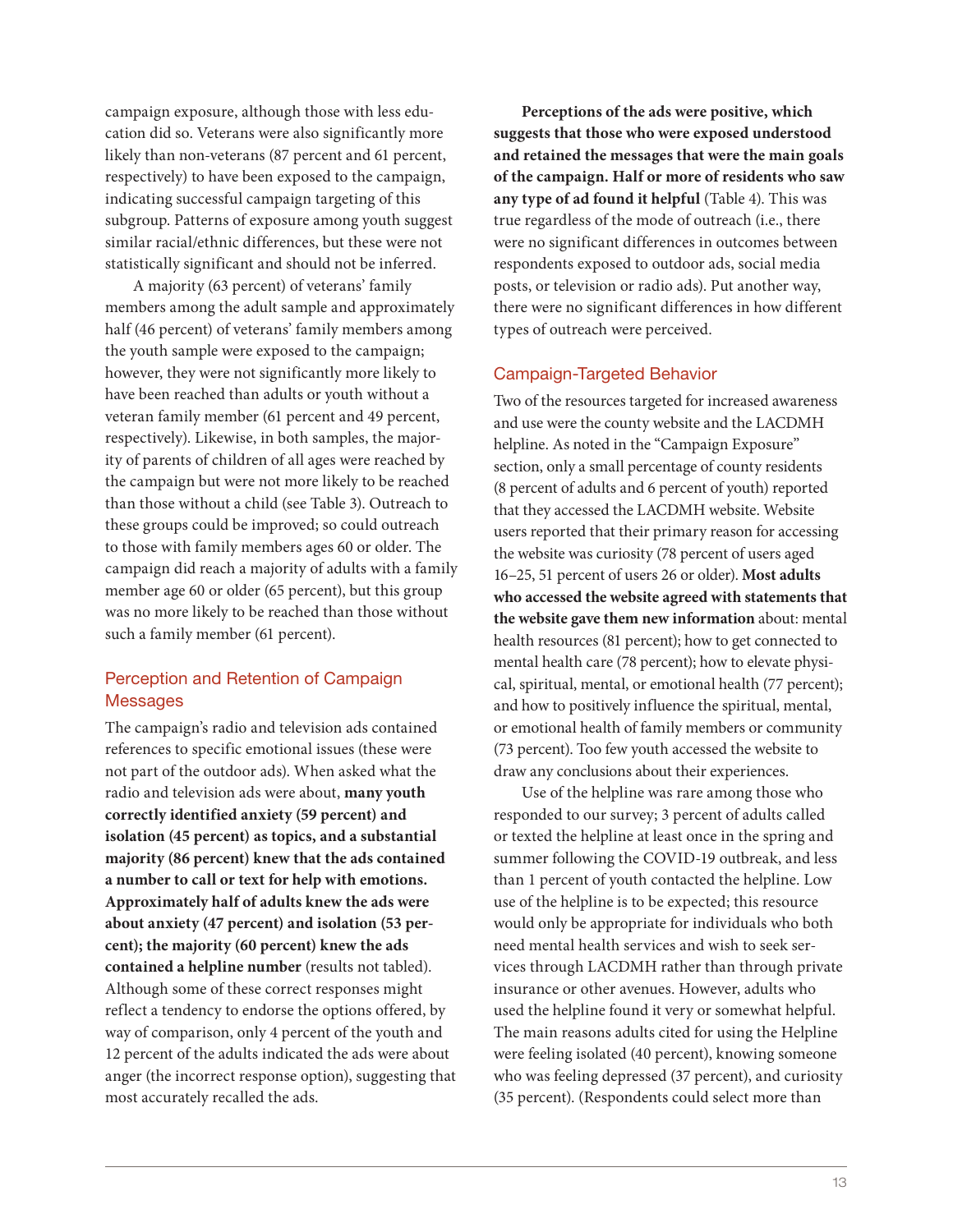TABLE 3

| Characteristic                         | Adults (% exposed) | Youth (% exposed) |
|----------------------------------------|--------------------|-------------------|
| Sex                                    |                    |                   |
| Female                                 | 60                 | 54                |
| Male                                   | 63                 | 44                |
| Age                                    |                    |                   |
| $16 - 17$                              | n/a                | 36                |
| $18 - 25$                              | n/a                | 51                |
| $26 - 44$                              | 60                 | n/a               |
| $45 - 64$                              | 62                 | n/a               |
| $65+$                                  | 65                 | n/a               |
| Education <sup>a</sup>                 |                    |                   |
| Less than high school                  | 67                 | 49                |
| High school                            | 73                 | 45                |
| Some college                           | 61                 | 58                |
| Bachelor's degree or more              | 52                 | 42                |
| Income                                 |                    |                   |
| Less than \$30,000                     | 73                 | 66                |
| \$30,000-\$49,999                      | $70\,$             | 55                |
| \$50,000-\$84,999                      | 61                 | 56                |
| \$85,000-\$124,999                     | 57                 | 25                |
| \$125,000 and up                       | 53                 | 39                |
| Race/Ethnicity <sup>a</sup>            |                    |                   |
| Black, non-Hispanic                    | $73\,$             | 83                |
| White, non-Hispanic                    | 54                 | 27                |
| Asian, non-Hispanic                    | 48                 | $\boldsymbol{9}$  |
| Other/2+, Non-Hispanic                 | 72                 | 100               |
| Hispanic                               | 70                 | 59                |
| Ever had mental health problem         |                    |                   |
| Yes                                    | 60                 | 66                |
| No                                     | 62                 | 42                |
| Ever treated for mental health problem |                    |                   |
| Yes                                    | 59                 | 55                |
| No                                     | 63                 | 47                |

# Who the Campaign Reached, by Demographic Group and Mental Health History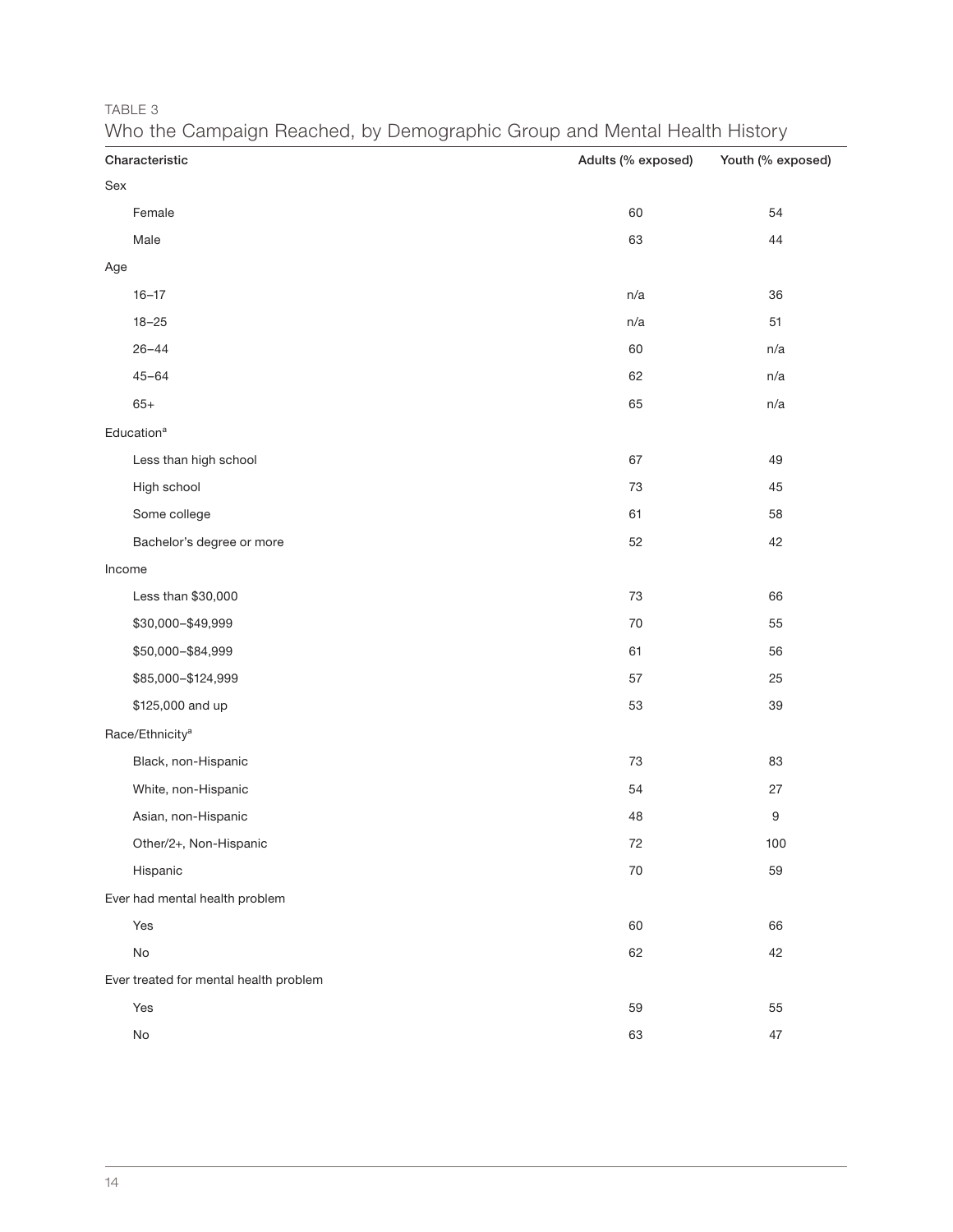# Table 3—Continued

| Characteristic                              | Adults (% exposed) | Youth (% exposed) |
|---------------------------------------------|--------------------|-------------------|
| Veteran status <sup>a</sup>                 |                    |                   |
| U.S. military veteran                       | 87                 | n/a               |
| Not a U.S. military veteran                 | 61                 | n/a               |
| Family member is a veteran                  |                    |                   |
| Yes                                         | 63                 | 46                |
| No                                          | 61                 | 49                |
| Family member or caregiver of child 0-15    |                    |                   |
| Yes                                         | 61                 | 57                |
| No                                          | 62                 | 47                |
| Family member or caregiver of a child 16-25 |                    |                   |
| Yes                                         | 62                 | n/a               |
| No                                          | 62                 | n/a               |
| Family member or caregiver of adult 60+     |                    |                   |
| Yes                                         | 65                 | 38                |
| No                                          | 61                 | 51                |

a Percentages are significantly different from others in the same category among adults (*p* < 0.05). No significant differences were observed among youth.

# FIGURE 3

Campaign Was Particularly Successful in Reaching Black and Hispanic Los Angeles County Residents



NOTE: The differences among racial/ethnic groups are statistically significant for adults, but apparent differences cannot be confirmed for youth because of the smaller sample size.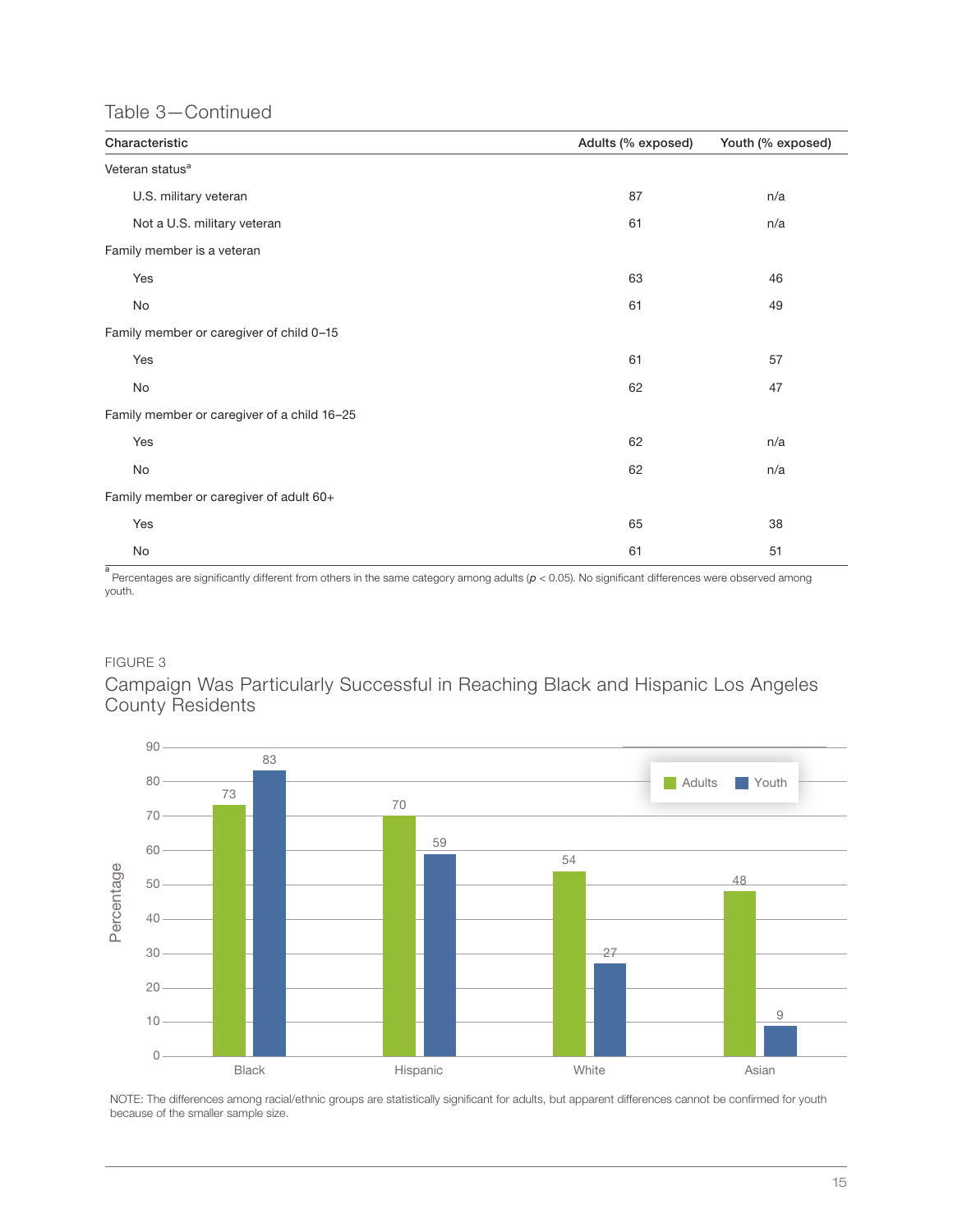#### TABLE 4

Perceptions of Campaign Messages Among Those Reporting Exposure to Each Form of Outreach (Percentage Moderately or Strongly Agreeing)

|                         |                                                                                                               |                                                          |                              | $\sim$                                                                                                        |                                                          |                              |
|-------------------------|---------------------------------------------------------------------------------------------------------------|----------------------------------------------------------|------------------------------|---------------------------------------------------------------------------------------------------------------|----------------------------------------------------------|------------------------------|
|                         |                                                                                                               | Youth                                                    |                              |                                                                                                               |                                                          |                              |
| Form of Outreach        | <b>Gave Me New</b><br><b>Information About</b><br>How to Get Help<br>with Emotions or<br><b>Mental Health</b> | Made Me<br><b>Feel More</b><br>Connected to<br>Community | Made<br>Me Feel<br>Supported | <b>Gave Me New</b><br><b>Information About</b><br>How to Get Help<br>with Emotions or<br><b>Mental Health</b> | Made Me<br><b>Feel More</b><br>Connected to<br>Community | Made<br>Me Feel<br>Supported |
| Outdoor ad              | 54                                                                                                            | 57                                                       | 64                           | 49                                                                                                            | 50                                                       | 60                           |
| Social media post       | 61                                                                                                            | 48                                                       | 62                           | 63                                                                                                            | 59                                                       | 68                           |
| Television or radio ad  | 65                                                                                                            | 58                                                       | 64                           | 71                                                                                                            | 49                                                       | 68                           |
| Ad from uncertain venue | 47                                                                                                            | 44                                                       | 61                           | 98                                                                                                            | 96                                                       | 63                           |

NOTE: Perceptions of the website were assessed with a different set of items specific to its content and are reported in the section on "Campaign-Targeted Behavior."

one reason.) Again, too few youth used this resource to draw any conclusions about young people.

A separate set of ads promoted use of the Headspace application, which was provided free to Los Angeles County residents. Awareness and use of the Headspace App was also quite low. Less than 1 percent of Los Angeles County youth knew that the Headspace App was free for Los Angeles County residents; 6 percent of adults knew this. The most common way that adults learned about the app was through social media (44 percent). Among the small percentage of adults who knew that the app was free for Los Angeles County residents, 41 percent used it.

# Association of Campaign Exposure with Endorsement of Campaign-Targeted Attitudes, Beliefs, and Well-Being Indicators

As previously noted, a central goal of the campaign was to increase awareness of LACDMH resources and perceptions that LACDMH is available for support. The campaign appears to have achieved important impacts in this area. **Youth and adults who were exposed to the campaign were twice as likely as those who were not to agree that they were aware of information and resources offered by LACDMH**  (see Figure 4). **Similarly, those exposed were twice as likely as those who were not to agree with the statement that LACDMH "is here for me if I need help."**

Significantly more adults who were exposed to the campaign than those who were not agreed that they knew how to be supportive of people with

mental illness (see Table 5). This difference was not observed among the youth sample, which had high rates of agreement with the statement regardless of exposure to the campaign. We did not find significant differences between those who were reached and those who were not for other targeted attitudes and beliefs less central to the campaign, such as awareness of the importance of self-care and staying connected, and of the likely mental consequences of the COVID-19 pandemic. However, both exposed and unexposed respondents had fairly high levels of agreement with these statements, which indicates that there was little room for the campaign to increase endorsement of these beliefs. For example, there was strong agreement that taking care of one's mental health and staying connected to family and friends is more important since the COVID-19 outbreak and shutdowns—and this was true regardless of exposure to the campaign.

# Associations Between Campaign Exposure and Well-Being

We found only one statistically significant difference between those who were exposed to the campaign and those who were not in our examination of well-being indicators: **11 percent of campaign-exposed youth reported use of mental health treatment during the pandemic; none of the unexposed youth reported use of mental health treatment** (Table 6, Figure 5). Differences in use of treatment between those who were exposed to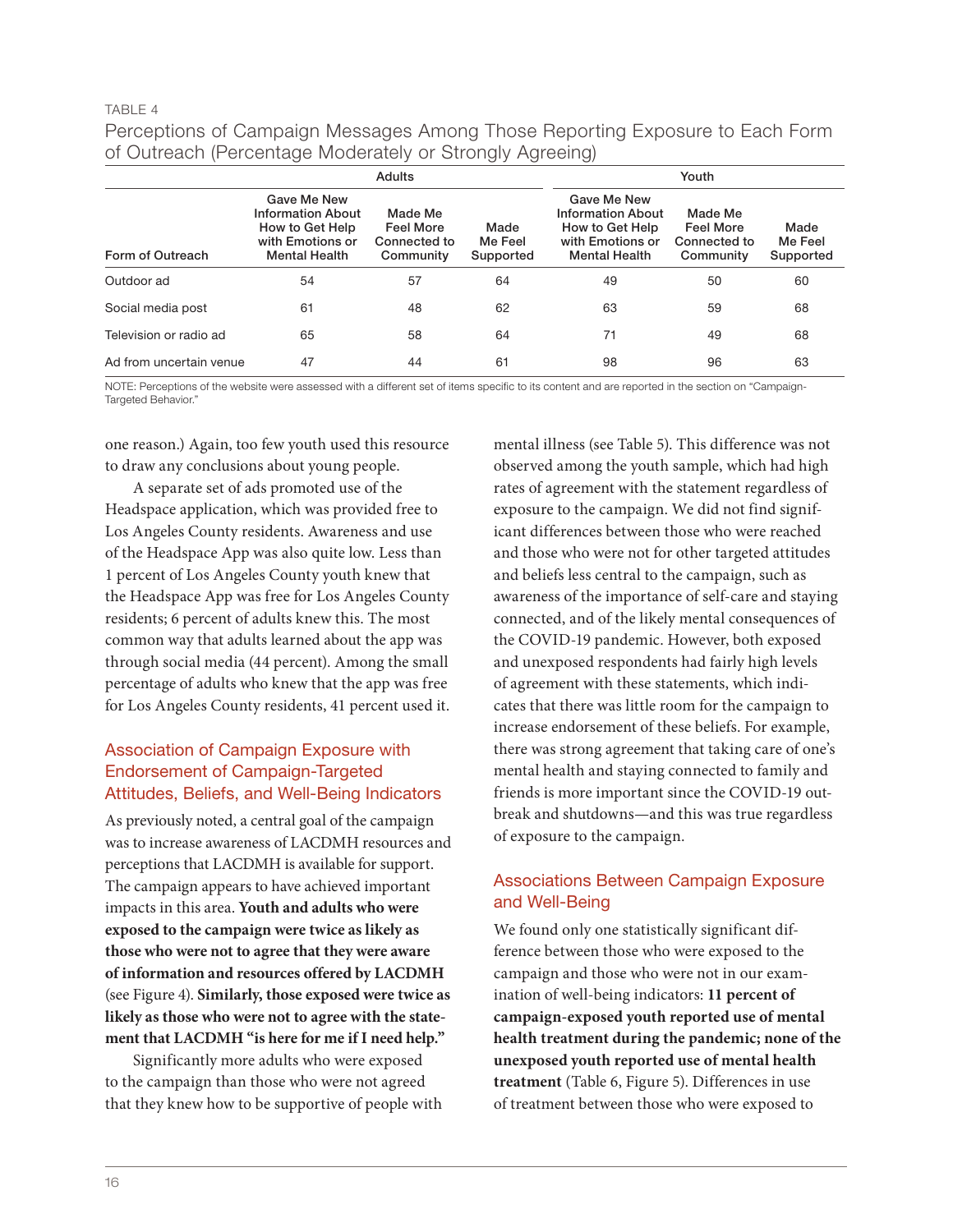#### FIGURE 4

Los Angeles County Residents Exposed to the Campaign Were Significantly More Likely to Know That LACDMH Provides Resources And Support



the campaign and those who were not could reflect differences in who was reached, differences caused by exposure to the campaign, or a combination of the two. Although youth exposed to the campaign were more than twice as likely as unexposed youth to report serious distress during the pandemic, these differences were not statistically significant. A similar nonsignificant pattern was observed for perceived need for mental health treatment among youth. Exposed and unexposed youth did not differ in levels of loneliness, perceived control (on a 1–5 scale), or hope. No differences were observed in the well-being of adults related to campaign exposure on any of these measures.

# Summary and Conclusions

As expected, county residents were experiencing substantial stress during this period. Problems affecting the largest numbers of residents were lost work, financial stress, lack of social interaction, and



loneliness. In addition, we observed large percentages of both youth and adults 26 and over experiencing substantial worry that a family member might become sick with COVID-19.

In this context, LACDMH reached out to create greater awareness of mental health resources and greater feelings of support among county residents. The county's mental health campaign reached an impressive percentage of residents in a short period of time. In just a few months, three in five (61 percent) of Los Angeles County adults 26 and older reported some form of exposure, as did half (49 percent) of Los Angeles County youth. The campaign was particularly successful in reaching Black (73 percent) and Hispanic (70 percent) adults, groups particularly affected by the pandemic. The majority of those reached said the ads made them feel supported and connected to their communities and that they got new information from them. This result was echoed in the much higher awareness of LACDMH resources and support among those exposed to the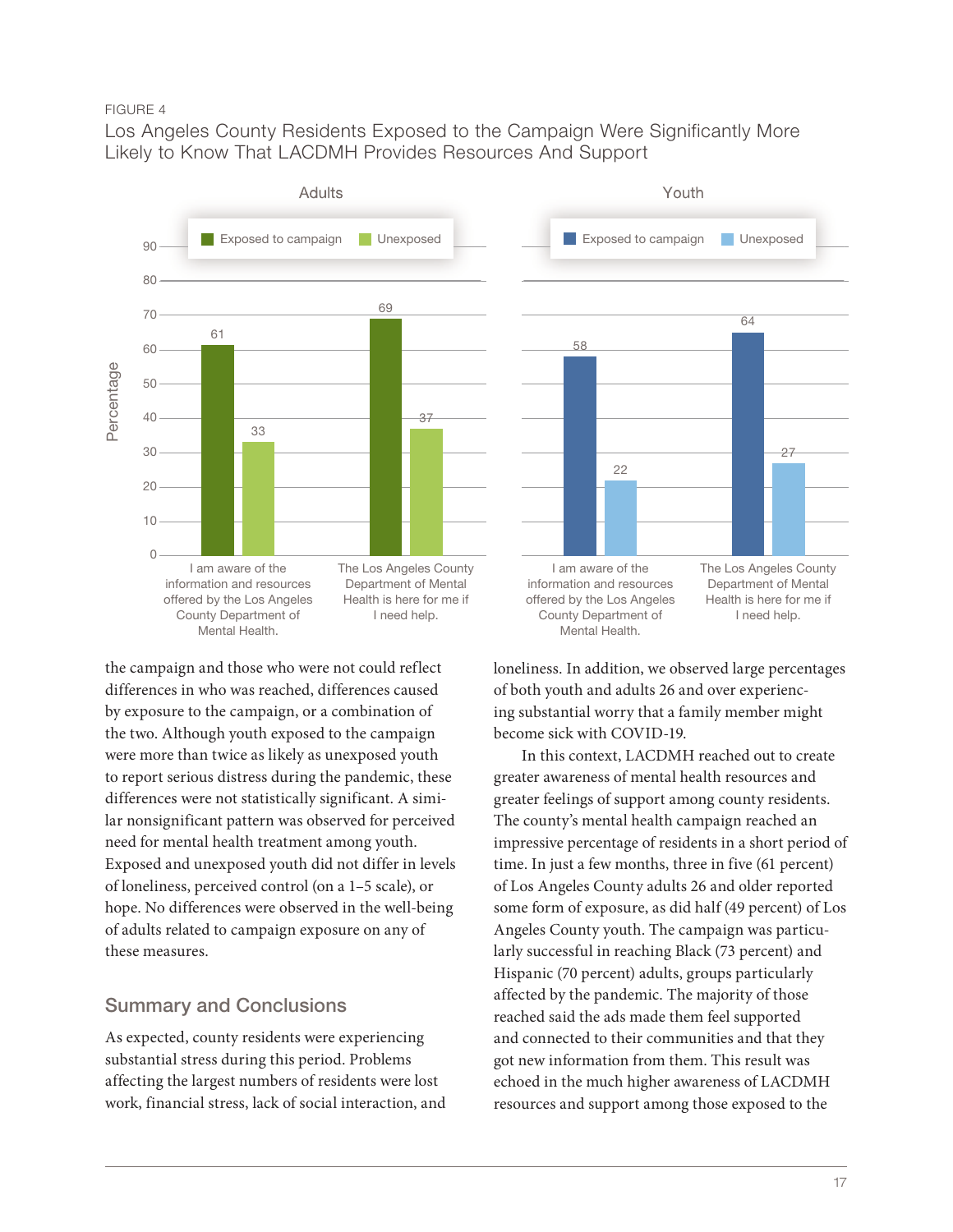# TABLE 5 Associations Between Campaign Exposure and Campaign-Targeted Attitudes and Beliefs

|                                                                                                                                     |                | Adults<br>(% agreeing) | Youth<br>(% agreeing) |           |
|-------------------------------------------------------------------------------------------------------------------------------------|----------------|------------------------|-----------------------|-----------|
| <b>Campaign Targeted Attitudes and Beliefs</b>                                                                                      | <b>Exposed</b> | Unexposed              | Exposed               | Unexposed |
| I know how to find information or resources to help if I or someone I<br>know experiences a mental health problem.                  | 77             | 69                     | 75                    | 74        |
| I am aware of the information and resources offered by the Los<br>Angeles County Department of Mental Health.                       | $61*$          | $33*$                  | $58*$                 | $22*$     |
| The Los Angeles County Department of Mental Health is here for me if<br>I need help.                                                | $69*$          | $37*$                  | $64*$                 | $27*$     |
| I know how I could be supportive of people with a mental illness if I<br>wanted to be.                                              | $64*$          | $53*$                  | 72                    | 67        |
| Since the coronavirus outbreak and shutdowns, more people are<br>experiencing mental health problems.                               | 78             | 79                     | 84                    | 78        |
| Since the coronavirus outbreak and shutdowns, it is more important<br>than usual to take care of your mental health and well-being. | 93             | 93                     | 93                    | 88        |
| Since the coronavirus outbreak and shutdowns, it is more important<br>than usual to stay connected to family and friends.           | 89             | 87                     | 89                    | 84        |
| It's natural to feel anxious and concerned during COVID-19.                                                                         | 91             | 89                     | 85                    | 86        |

\* Denotes that the number of exposed and unexposed individuals within age groups significantly differ from one another, *p* > 0.05.

campaign—approximately double the rates observed among unexposed residents.

Relatively small percentages of both youth and adults 26 and over reported visiting the LACDMH website during the pandemic—6 percent and 8 percent, respectively. Driving residents to these resources was a key goal of the campaign, and the website contains more-detailed information on LACDMH services. However, we would anticipate that only a smaller subset of the county population—those with greater needs—would access the website: Those who have no mental health issues and those who prefer to use other (e.g., private) resources would not be expected to use the website even if exposed to the campaign. Furthermore, the small percentages who did access the site represent large numbers at the population level, roughly 600,000 to 800,000 county residents. The same is true of the very small percentages that used the LACDMH helpline—we would again expect this resource to only be used by a smaller subset of the Los Angeles County population, but small percentages still mean many residents. Increasing these rates would nonetheless be helpful

in closing the gap between the percentage of county residents experiencing moderate or severe psychological distress and the percentage accessing treatment. One issue might have been the difficulty of remembering the weblink or phone number after seeing an ad. In general, print media are effective at conveying this kind of specific information; outdoor ads, and television and radio spots require that someone write down the information or do follow-up research (e.g., searching the web). It might be useful for the county to create a branded web address and phone number that link to these services (e.g., lacsupport.gov or LAC-SUPPORT) for any future campaigns so that those who need these resources can access them with greater ease.

In spite of residents feeling supported as a result of the campaign ads, the campaign does not appear to have elevated the well-being of county residents. However, improving well-being is a lofty goal for this kind of campaign, particularly over a relatively short time. It is likely that shifts in levels of hope, perceived resilience, and reductions in loneliness will require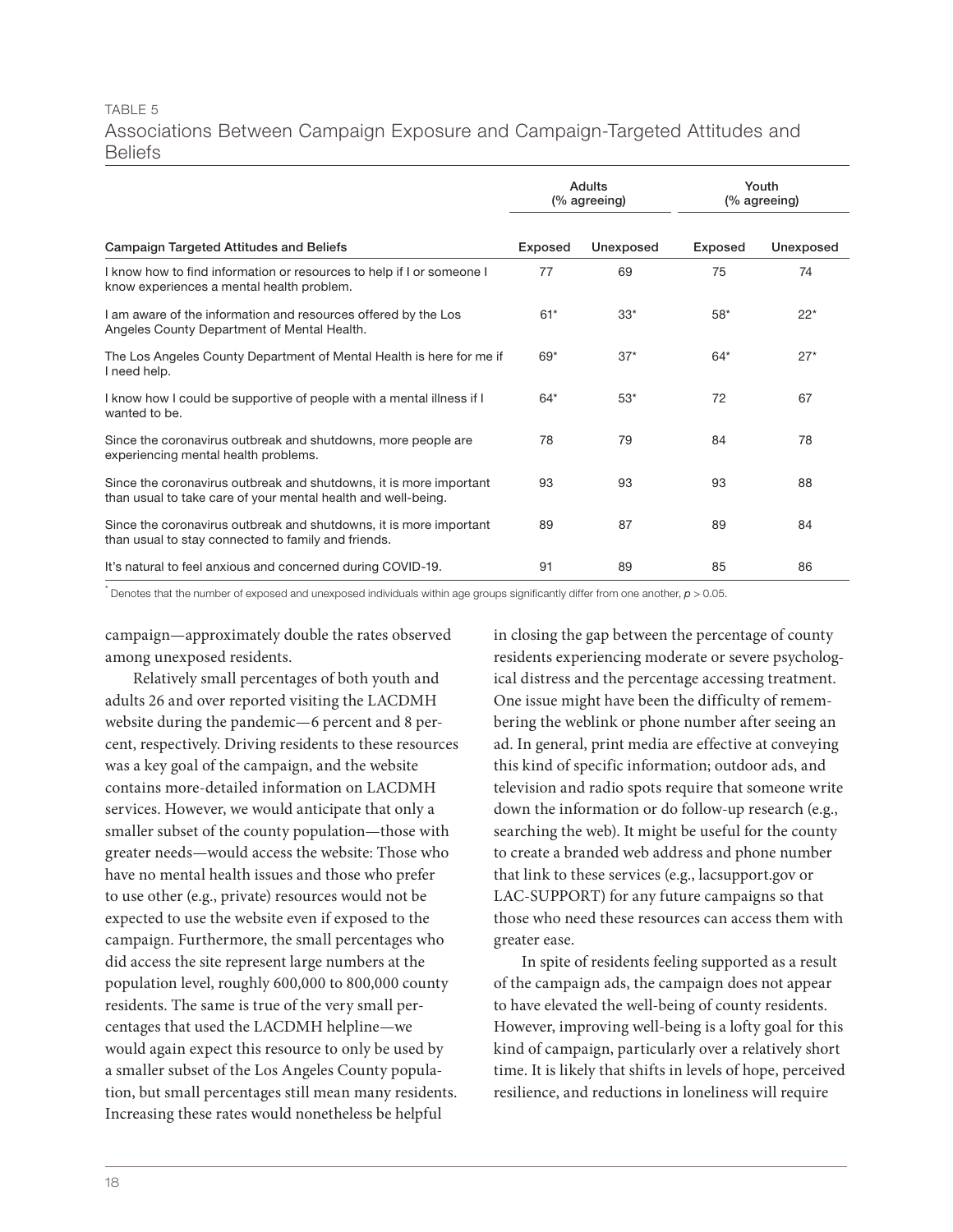#### TABLE 6

|  | No Associations Between Campaign Exposure and Key Well-Being Indicators |  |
|--|-------------------------------------------------------------------------|--|
|--|-------------------------------------------------------------------------|--|

|                                                     |             | Adults         | Youth       |               |
|-----------------------------------------------------|-------------|----------------|-------------|---------------|
| Indicator                                           | Exposed (%) | Unexposed (%)  | Exposed (%) | Unexposed (%) |
| Lonely                                              | 26          | 26             | 43          | 37            |
| High perceived control over the future <sup>a</sup> | 4           | $\overline{4}$ | 4           | 4             |
| Hopeful                                             | 71          | 74             | 61          | 57            |
| Psychological distress                              |             |                |             |               |
| Low                                                 | 77          | 75             | 55          | 61            |
| Moderate                                            | 14          | 14             | 20          | 27            |
| High                                                | 8           | 11             | 25          | 12            |
| Perceived a need for mental health treatment        | 14          | 17             | 22          | 11            |
| Received mental health treatment <sup>b</sup>       | 8           | 10             | 11          | 0             |

a Perceived control is on a 1–5 scale.

<sup>b</sup>Exposed and unexposed youth significantly differ from one another, *p* < 0.0001. No differences among adults were observed by level of exposure.

more time and messaging that is more directly focused.

We observed a strong association between exposure to the campaign among youth and their use of mental health treatment during the pandemic. Although seeking mental health treatment was not a directly targeted outcome of the campaign, it might be expected that those who are able to access resources and information would be more likely to seek treatment. However, the percentages of youth accessing the county website and helpline, even if combined, cannot account for the large percentage using treatment. It is possible that the campaign indirectly encouraged treatment-seeking by increasing awareness of mental health issues, or it might be that treatment use was a cause, not an effect, of campaign awareness. We cannot know for sure whether the campaign led to increased help-seeking and awareness of resources or whether individuals already seeking help are more exposed or attuned to mental health messages and more likely to remember them.

Limitations in our evaluation design mean that we cannot confirm causality, but the evidence from RAND's survey of Los Angeles County residents suggests that the LACDMH COVID-19 campaign effectively reached and supported substantial percentages of county residents at a time when they were experiencing significant challenges to their well-being and

#### FIGURE 5





NOTE: Because we do not know the timing of treatment relative to campaign exposure, it is possible that exposure led to treatment but also possible that those in treatment were exposed more often or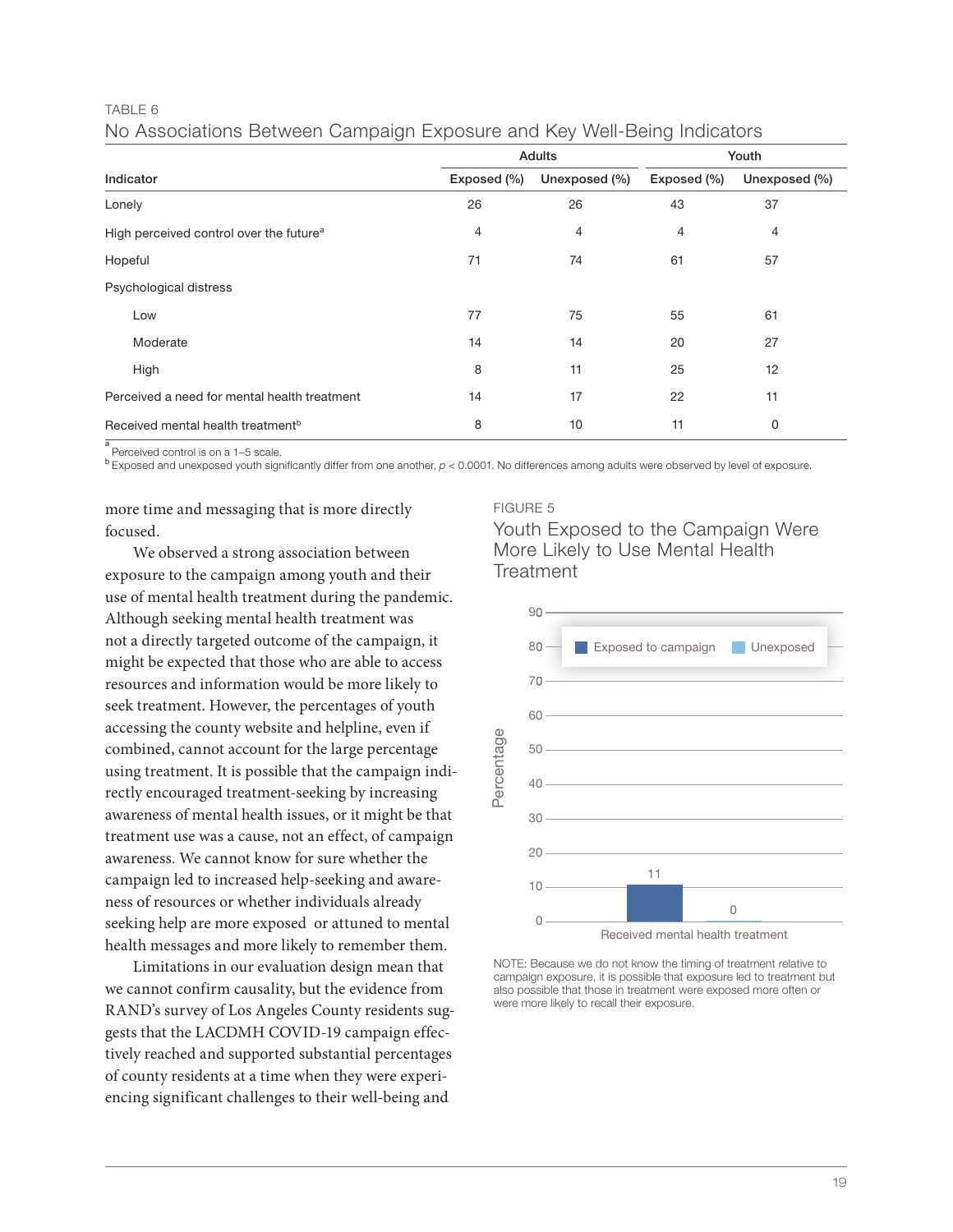that the campaign might have reduced barriers to their use of mental health resources and treatment.

# Uptake of Los Angeles County Mental Health Department's COVID-19 Mental Health Social Media Campaign and Messages

One method of outreach for the county's COVID-19 mental health campaign was messaging on social media. We examined messages on one social media platform, Twitter, focusing on conversations about COVID-19 and mental health in Los Angeles County during the county's campaign. We explored the nature of these conversations in two ways: examining their content, including the extent to which it conveyed key campaign messages, and examining the pattern of interactions among those discussing COVID-19 and mental health (i.e., who was speaking to whom, how often, and about what). Better understanding this context is helpful in gaining a richer sense of whether and how the campaign affected social media discourse. We focus on Twitter because of the public nature of its content (messages on other platforms can be made private, resulting in selective access to conversational discourse). However, there are limitations to this focus: Only a portion of the county population communicates through social media, and only a portion of that group uses Twitter. So, although we can fully observe what happened on Twitter, we cannot speak to conversations on Facebook and other platforms through which Los Angeles County communicated, nor can we speak to conversations that occurred outside social media.

# Data and Method

Our data are pulled from Twitter via the social media aggregator Brandwatch (Brandwatch, undated) for the period March 19, 2020–August 25, 2020. This represents the period from the issuance of the Los Angeles County Safer At Home order until the conclusion of RAND's monitoring period for evaluating the LACDMH COVID-19 campaign. Our query terms, as follows, were designed to pull (1) joint references to the pandemic and to mental health or LACDMH and (2)

the two primary campaign phrases "stay connected" and "together we will get through this":

(#COVID19 OR #Coronavirus OR #SaferAtHome OR covid OR covid-19 OR covid19 OR Pandemic OR "Shut down" OR Shutdown OR shutdowns OR "Stay at home" OR coronavirus OR "Safer at home") AND (#MentalHealth OR @LACDMH OR @ directorLACDMH OR "Jonathan Sherin" OR "Dr. Sherin" OR Headspace.com/lacounty OR "(800) 854-7771" OR [https://dmh.lacounty.](https://dmh.lacounty.gov/covid-19-information/) [gov/covid-19-information/](https://dmh.lacounty.gov/covid-19-information/) OR [https://dmh.](https://dmh.lacounty.gov/) [lacounty.gov/](https://dmh.lacounty.gov/) OR "mental health" OR "mental illness" OR well-being OR wellbeing OR "stay connected" OR "together we will get through this" OR "together we'll get through this").

Our data pull was geo-inferenced to Los Angeles County, meaning that the tweets had a high probability of emanating from within the geographic bounds of the county, and was thus a very localized data set. However, if an account from outside that geographic area—for example, Governor Gavin Newsom's office—retweeted a tweet from the localized conversation, that interaction and the replies were included in our data. This resulted in a data set containing a total of 27,393 tweets.

We then used community lexical analysis (CLA) to understand the groups in conversation on social media—i.e., who they are and what they are talking about (Collins et al., 2018). CLA works by combining network analysis (discovering who is talking to whom) with text analysis methods (understanding what those groups are talking about). CLA has been used to analyze a variety of online conversations, across such topics as election interference, Russian information operations, and evaluating mental health awareness campaigns (Marcellino et al., 2020). Using CLA, we grouped accounts into meaningful communities using their *interactions*—accounts that sent or received tweets to and from one another. We then used text analytics to characterize the top five accounts in the discussion. (It would not be feasible for us to read tens of thousands of tweets, but we can use human qualitative means to make sense of computer-based analysis of the prominent data patterns in those tweets.) Together, this allowed us to visualize the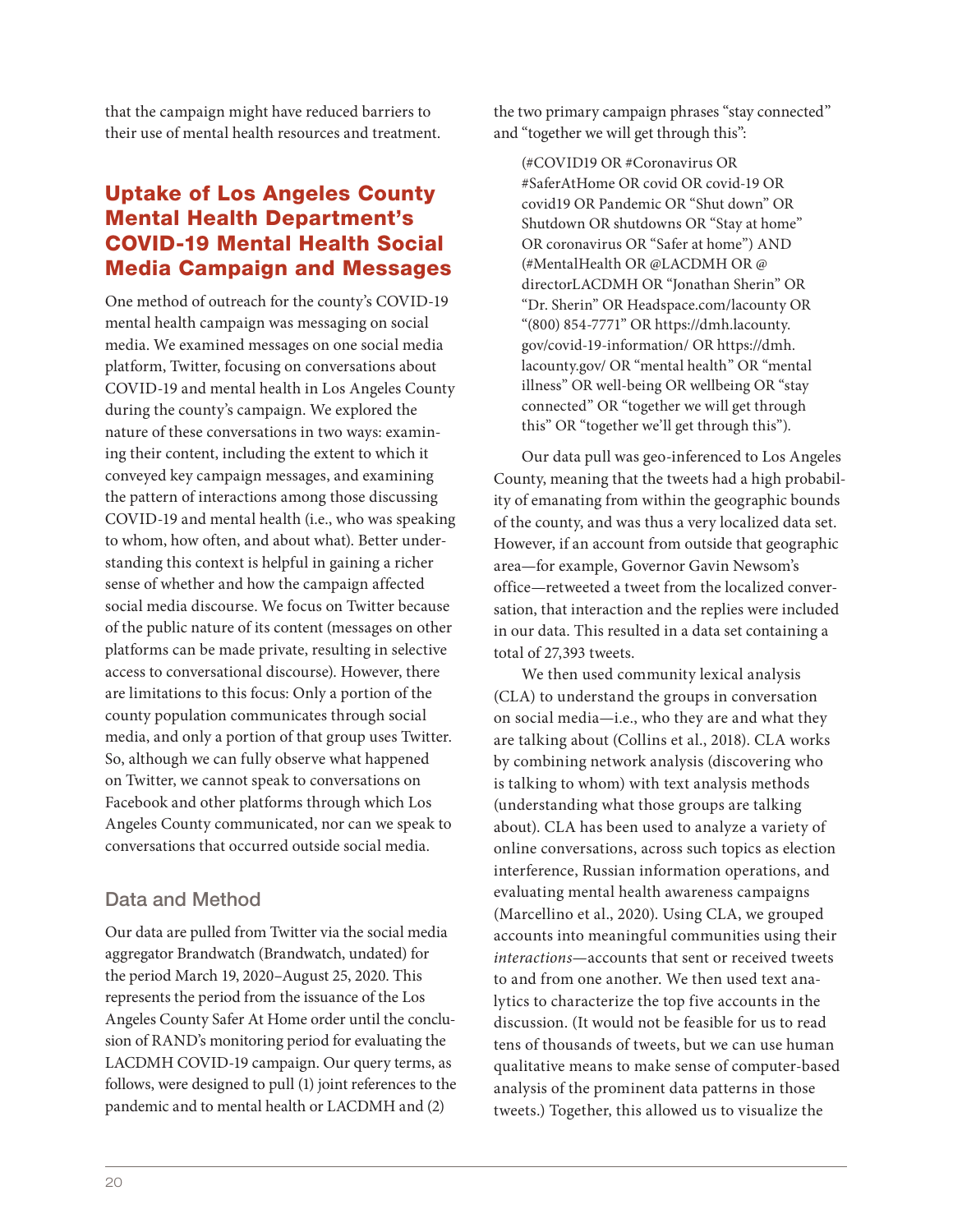communities as shown in Figure 6. Circles represent online communities; our analysis identified five major groups. The figure shows the direction of connections in the network via arrows. Communities at the blunt end of arrows are communicating to those at the pointed end; arrows with two points indicate reciprocal interaction. The size of the circles is a reflection of the number of Twitter handle mentions and retweets that the community receives. The larger circles (known as *nodes*) are the most-central ones as measured by communication incoming to the community. The larger nodes are connected by many incoming connecting lines (known as *edges*). The thickness of an edge is determined by the number of mentions and retweets from one community to another. Communities that are closer to one another in the figure are

more connected in terms of number of interactions among members of each group (i.e., they speak with one another more frequently than communities that are farther apart). (Note that arrows on each edge show direction, but some are so small that the point of the arrow is invisible. For the densest connections, the arrows overlap and partially obscure each other.)

After establishing the numbers of major communities and the nature of their interactions, we analyzed the text in these communities to learn about the content of those interactions. We did so using three primary methods:

• keyness testing to find conspicuously over-present words that signal what a conversation is primarily about and how it differs from other conversations. A collection of

FIGURE 6

Twitter Communities Discussing Mental Health and COVID-19 in Los Angeles County (March 19, 2020–August 25, 2020)

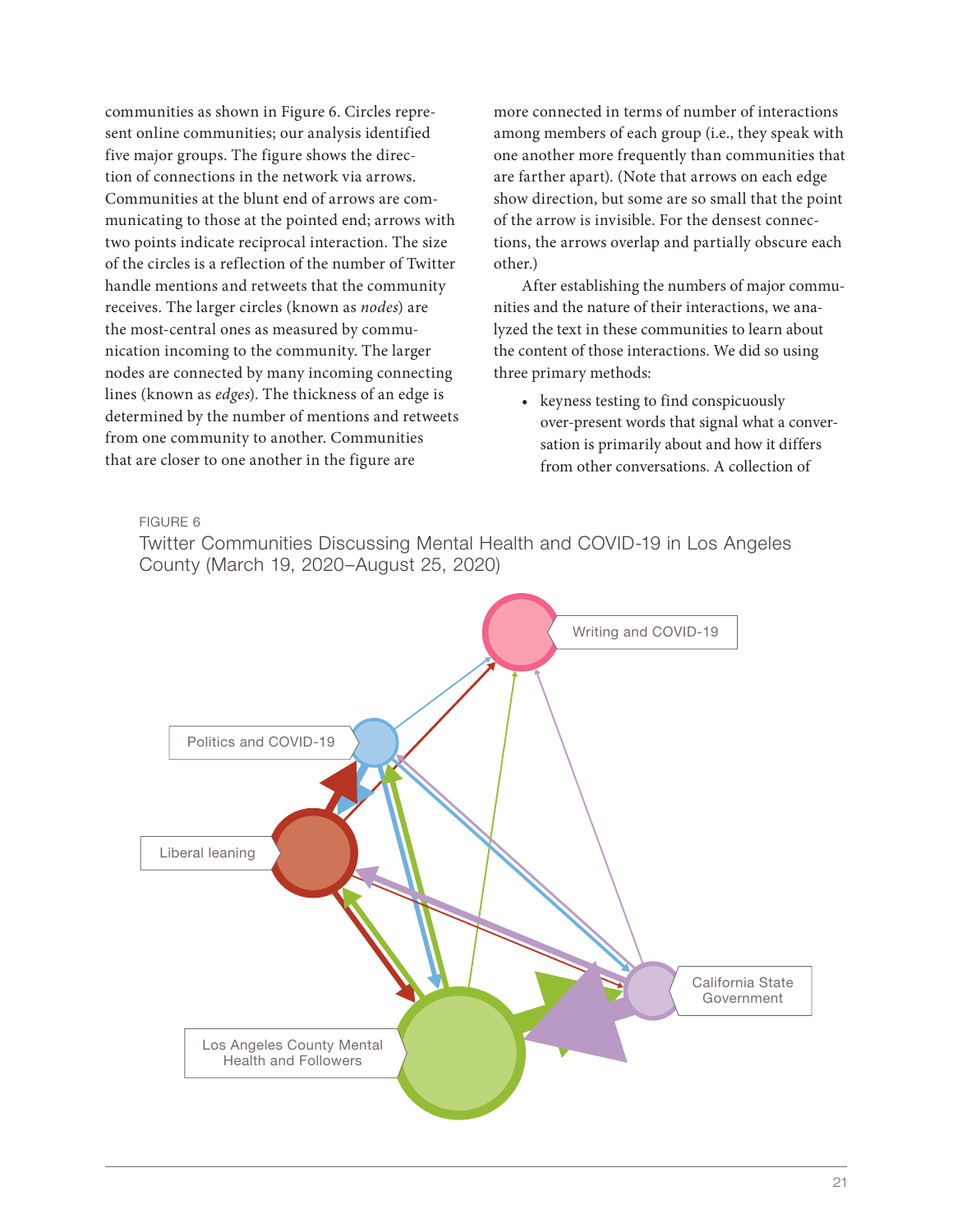text data (e.g., from a community of interest) is compared with a more general baseline text set (e.g., from other communities) to detect statistically meaningful patterns in word frequencies. If community X uses such words as *support*, *connected*, *hope*, and *together* at much higher rates than other groups, we can infer that the group is talking about mental health issues, potentially associated with the LACDMH campaign.

- collocates to find word pairs and triplets. This, again, helps us to understand what the conversation is about: Collocate extraction looks for words that occur close to each other in nonrandom ways, and although they sometimes reflect habitual speech ("you know"), they also reflect proper names, place names, and abstract concepts. *LA* and *County* co-occur because there is a place named Los Angeles County. Likewise, *substance* and *abuse* often co-occur because substance abuse is an important concept.
- In-context viewing for insight. To better understand conversations, we picked words that emerged in keyness testing or collocate extraction and used RAND-Lex to pull examples of their use in the collection of tweets, allowing a human evaluator to view all the examples in context. For example, this analysis can differentiate between uses of the keyword *together*, distinguishing between the frequency of usage related to coping during COVID-19 (i.e., "together, we will get through

this") and other uses (i.e., "brings together three of Speaker Pelosi's passions").

# **Results**

# Los Angeles County Twitter Communities Discussing COVID-19 and Mental Health

Here, we describe the different communities discussing mental health and COVID-19 (outlined in Table 7).

# Los Angeles County Mental Health and Followers

Within the largest community in the data set (1,369 accounts), the tweets are dominated by messages disseminating the campaign that are posted by LACDMH and associated partners. Prominently featured accounts in this community are those of the Los Angeles County Department of Mental Health, the Sheriff's Department, the Los Angeles County Board of Supervisors, the Mayor's Office, the City of Santa Monica, and the nonprofit organization National Alliance on Mental Illness. The personal accounts that were prominent in this community were associated with executives or board members for these same government entities. Although the majority of the traffic in this community is associated with Los Angeles County government or affiliated sources, 938 accounts retweeted messages, suggesting broader exposure to the LACDMH campaign among personal accounts (i.e., Los Angeles residents) not associated with the Los Angeles County government or its close partners. Thus, there is some suggestion that LACDMH messages reached

TABLE 7

Summary of Los Angeles County Twitter Communities Discussing Mental Health and COVID-19

| Community                                                | Description                                                                 |  |  |
|----------------------------------------------------------|-----------------------------------------------------------------------------|--|--|
| Los Angeles County Mental Health and<br><b>Followers</b> | LACDMH, partners, and followers; discussed LACDMH campaign messages         |  |  |
| California State Government                              | California state government offices and followers; promoted LACDMH messages |  |  |
| Liberal Leaning                                          | Community supportive of liberal politicians and public figures              |  |  |
| Writing and COVID-19                                     | Community dominated by a Canadian writer                                    |  |  |
| Politics and COVID-19                                    | Pandemic-related news, dominated by publication The Hill                    |  |  |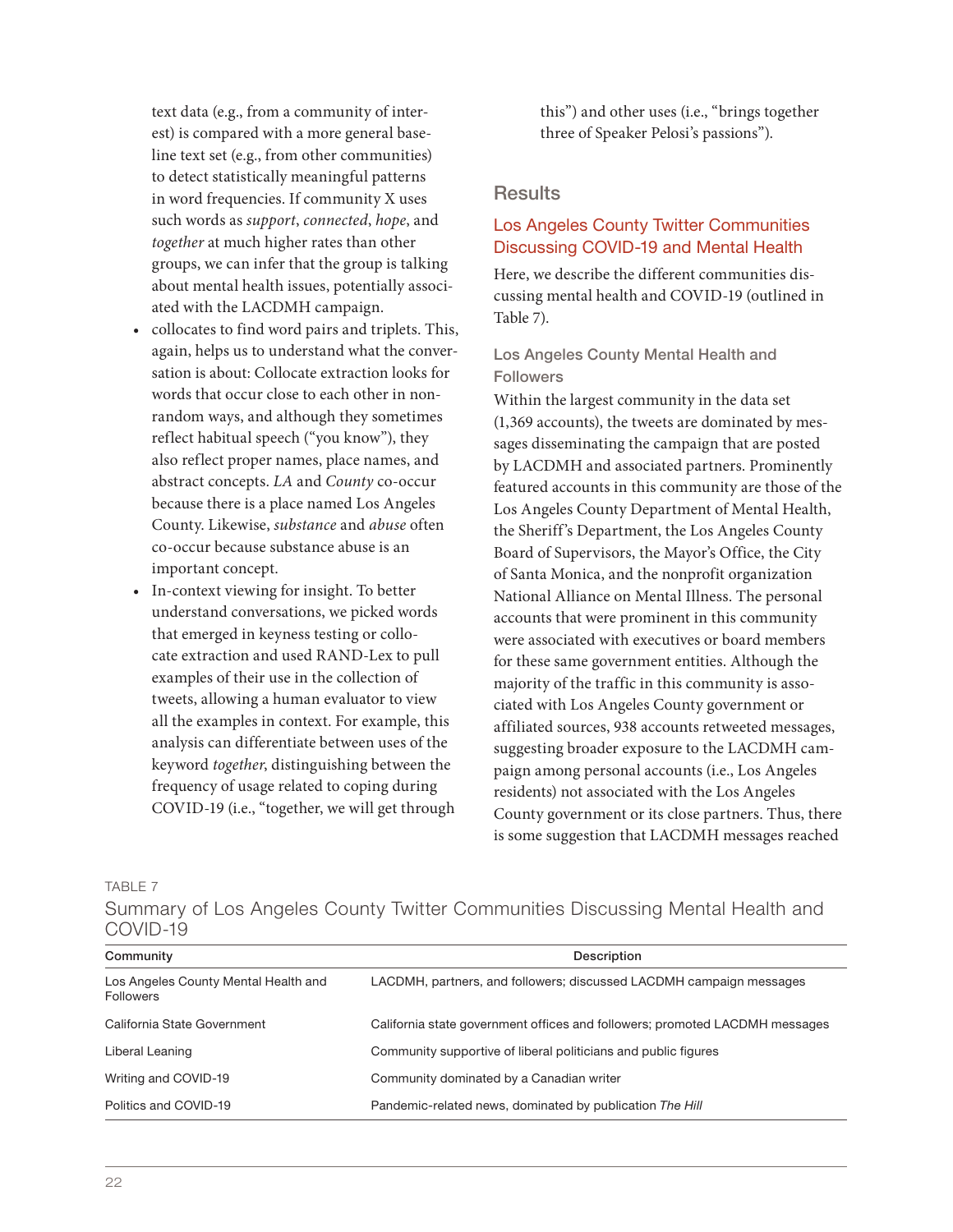a broader Los Angeles County community. The community was disseminating, repeating, and boosting LACDMH campaign messages, such as the following:

If you're feeling stressed, depressed, or anxious and need to talk with someone, @lacdmh has resources available to help you during these trying times. Call LACDMH's 24/7 Access Line (800) 854-7771 or Text "LA" to 741741 for mental health support, resources, and referrals.

Or

If the news surrounding #COVID19 is making you feel stressed, anxious, or depressed, call @LACDMH 24/7 hotline at 800-854-7771 or text "LA" to 741741 to get help. #SaferAtHome #TogetherLA

Top hashtags in the community are presented in Table 8.

We also took a closer look at keywords used in the Los Angeles County community and the context of their usage and found that the word *support* was used significantly more frequently in this community than in the other communities in our data set. Messages including the word *support* primarily informed residents where they could find resources if they needed help during the COVID-19 crisis. Other words associated with the LACDMH's messaging—such as *hope*, *connected*, and *together*—were used less frequently. Table 9 shows the frequency of these keywords as they appeared in the community compared with the larger collection of COVID-19 and mental health tweets captured.

#### California State Government

Another community (793 accounts) discussing mental health also engaged directly with the LACDMH COVID-19 campaign. This community likely comprises California state government offices (for example, Governor Newsom and his office and California Surgeon General Dr. Nadine Burke); their messages dominate the discussion. The communications provide COVID-19 guidance, particularly on how to access health-related resources. LACDMH resources are promoted in this community, such as guidance encouraging people to call the LACDMH 24/7 hotline or text "LA" to 741741 to get help if feeling depressed, isolated, or wanting to talk to

TABLE 8

Top Hashtags in the Los Angeles County Mental Health and Followers Twitter **Community** 

| Word                        | Frequency |
|-----------------------------|-----------|
| #covid19                    | 1,420     |
| #saferathome                | 255       |
| #togetherla                 | 129       |
| #wellnessmatters            | 88        |
| #mentalhealthawarenessmonth | 88        |
| #inthistogether             | 40        |
| #lacounty                   | 26        |
| #mentalhealth               | 481       |
| #wellbeing                  | 26        |

someone. Top hashtags used in the community are listed in Table 10.

The keywords *connected* and *together* appeared disproportionately in this community, encouraging Californians to "stay connected" to loved ones, their health, and resources during the COVID-19 crisis and stating that Californians can persevere through the recent challenges "together."

#### Additional Communities

Three additional communities were identified that engage in mental health discussions related to the COVID-19 pandemic. These are private conversations, not discussion between government offices. We labeled these communities Liberal Leaning, Writing and COVID-19, and Politics and COVID-19. We did not observe significant spreading of LACDMH messaging in these communities.

The Liberal Leaning community (with 1,160 accounts) is distinctively supportive of liberal politicians and public figures, referencing @joebiden, @nygovcuomo, @bandyxlee1 (a public health psychiatrist who is critical of President Donald Trump and his handling of the pandemic), and @maddow (a progressive MSNBC television host). Although these accounts were geo-located within Los Angeles, this community appears to have substantive interests in New York state. The New York State Office of Mental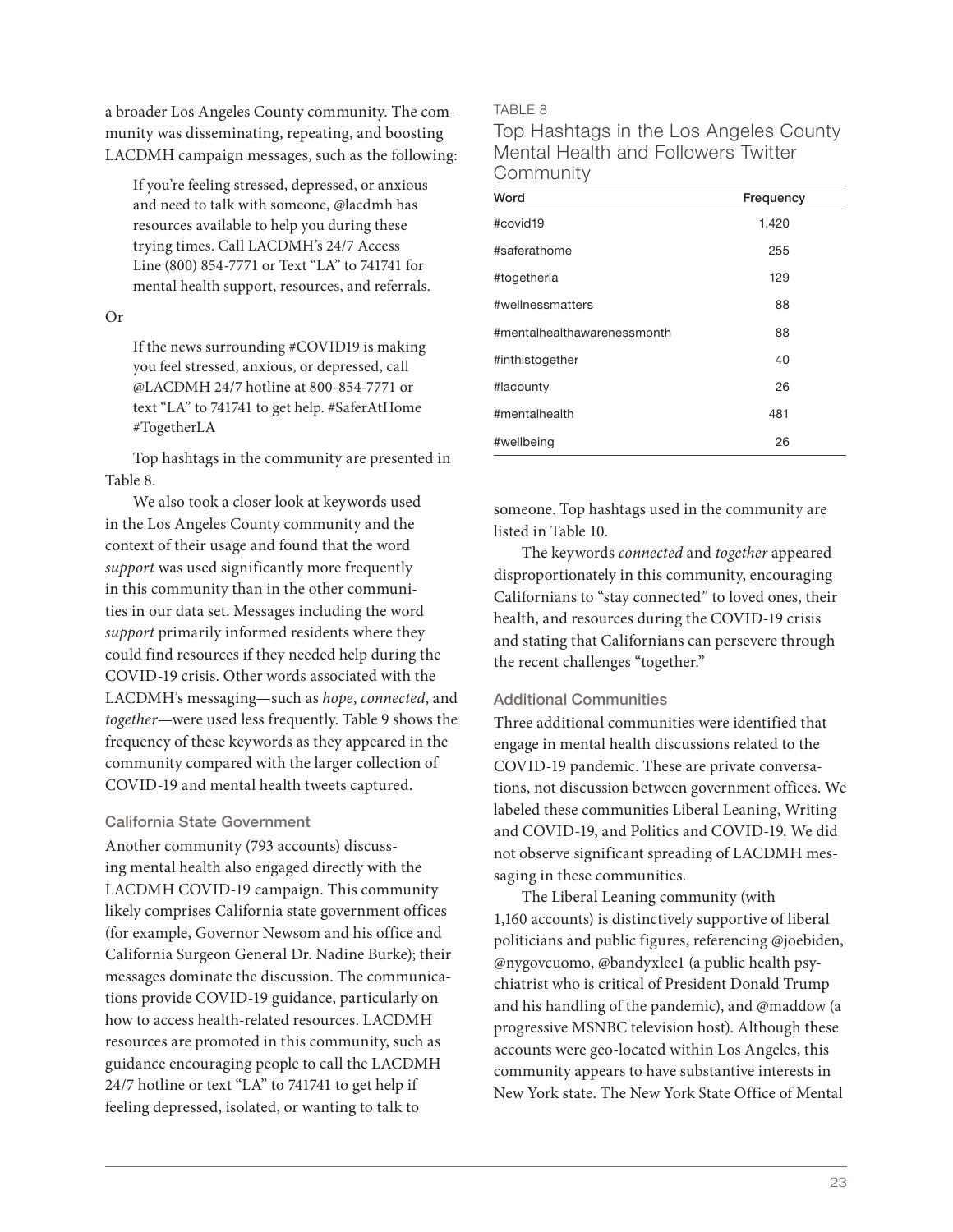| Community                        | <b>Captured Tweets</b> |           |          |           |
|----------------------------------|------------------------|-----------|----------|-----------|
|                                  | Support                | Connected | Hope     | Together  |
| Los Angeles County Mental Health | 70.0%                  | $-1.3%$   | $-70.3%$ | $-46.2%$  |
| California State Government      | $7.7\%$                | 50.4%     | N/A      | 43.7%     |
| Liberal Leaning                  | $-3.9%$                | $-73.8%$  | $-22.8%$ | 40.7%     |
| Writing and COVID-19             | N/A                    | N/A       | $-82.8%$ | $-78.7%$  |
| Politics and COVID-19            | $-63.9%$               | $-43.5%$  | $-40.6%$ | $-40.0\%$ |

Percentage Difference in Word Usage Between Community Tweets and All Other

#### TABLE 10

# Top Hashtags in the California State Government Twitter Community

| Word          | <b>Target Frequency</b> |  |  |
|---------------|-------------------------|--|--|
| #covid19      | 509                     |  |  |
| #mentalhealth | 112                     |  |  |
| #coronavirus  | 57                      |  |  |
| #saferathome  | 26                      |  |  |

Health's messaging frequently appeared in tweets, with 62 tweets or retweets directly referencing New York's emotional support hotline (compared with 7 tweets or retweets directly referencing LACDMH resources). The LACDMH handle (@lacdmh) was used 92 percent less frequently in this community than other communities. Keywords *support* and *together* are used frequently in the community (e.g., a retweet of a Joe Biden message from April that "if we pull together, we will get through this") and referencing *emotional support* resources mainly associated with the New York state campaign. Other messages expressed support and encouragement for service workers during the pandemic.

The Writing and COVID-19 community has 1,206 accounts. A popular Canadian writer and poet dominates its discussions. Discussions in the community cover a variety of issues around mental health and warn about COVID-19-related suicide triggers, such as "layoffs, homelessness, and social isolation." Keywords of interest (*support*, *connected*, *hope*, and

*together*) were used infrequently in this community. No campaign-related messaging (e.g., hashtags, handles, or LACDMH contact information) were identified in this community.

The Politics and COVID-19 community was the smallest community observed, with 738 accounts. The messaging in this community centers on reporting from the Washington, D.C.–based news outlet, *The Hill*, and focuses on pandemic-related news—such as lockdowns, virus case numbers, and deaths. The keywords of interest were used infrequently in this community; however, tweets directly associated with LACDMH resources were identified (e.g., eight with the LACDMH hashtag referencing such resources as the LACDMH hotline).

# Summary and Conclusions

We found that the LACDMH campaign messages were represented within the larger COVID-19 and mental health Twitter discussion in Los Angeles County, particularly so in the Twitter community with which LACDMH directly interacts. Beyond the LACDMH community, an additional community largely representing California state government offices addressed the county mental health discussion, picking up and boosting the LACDMH campaign. These two communities of Twitter accounts made up the lion's share of the COVID-19 and mental health discussion in Los Angeles County. Beyond that, we note that there were three other communities discussing COVID-19 and mental health that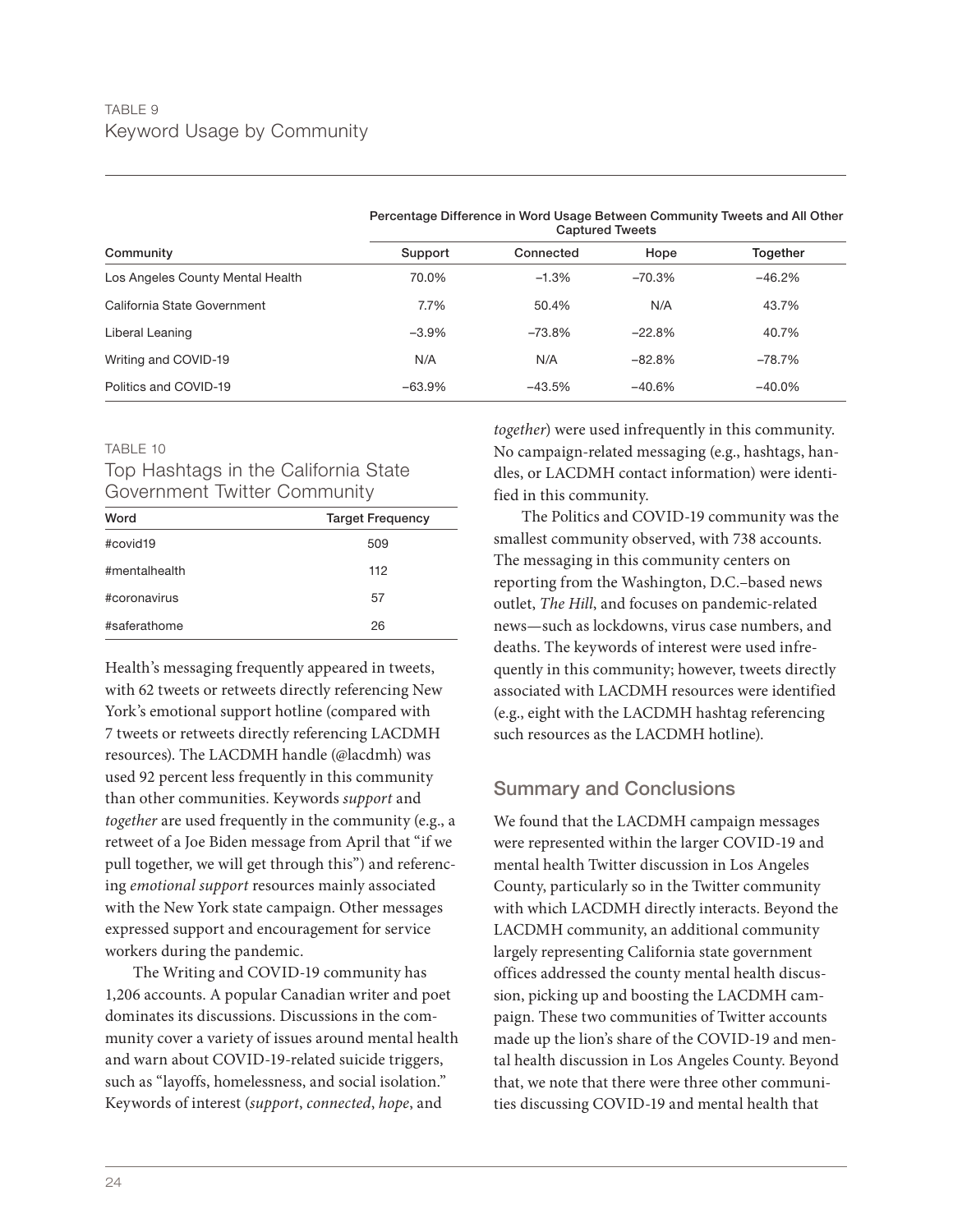were large enough to capture and analyze. These communities' conversations included significantly less frequent references to the LACDMH campaign compared with the county and state government communities.

In essence, we found that a network of local and state municipal offices picked up the campaign and boosted it, and thus any Los Angeles County residents who follow those accounts could have been exposed to the campaign themes and messages. However, we did not find evidence of broad reach into Los Angeles County Twitter communities that discussed mental health but did not directly interact with Los Angeles County or state government. Given this, future campaigns could improve uptake and reach by proactively reaching out to key influencers in relevant communities to broaden the audience for their online mental health messages. Rather than broadcasting and depending on uptake from existing social media connections, it might be helpful to actively reach out to and engage other communities that care about or might be interested in discussions of mental health.

# Discussion and Recommendations

LACDMH launched a social marketing campaign designed to help county residents cope with the COVID-19 pandemic and associated policies designed to limit its spread (i.e., shutdowns, stay-at-home orders, and social distancing). Our survey found that county residents were experiencing substantial stressors during this period, such as lost work, financial stress, lack of social interaction and loneliness, and worry that a family member might become sick with COVID-19.

LACDMH's campaign to mitigate these stressors reached a large percentage of county residents in a relatively short period of time. Exposure was greater among Black and Hispanic residents, groups that might be particularly at risk for adverse effects of the COVID-19 pandemic (Adhikari et al., 2020). A substantial majority of Blacks and Hispanics (well over 50 percent of each group) reported exposure to the campaign. Most residents were exposed to the

campaign via television or radio ads, outdoor ads, or social media; in contrast, relatively few visited the LACDMH website or used the helpline during the pandemic. Our Twitter analysis found that LACDMH campaign messages were represented within the larger COVID-19 and mental health Twitter discussion in Los Angeles County, particularly in communities with which LACDMH and California state government offices directly interact. We identified a network of local and state municipal offices that boosted the campaign, exposing Los Angeles County residents who follow those accounts to campaign messages. However, penetration into other communities discussing COVID-19 and mental health did not occur.

Our survey found that most residents who were reached by the campaign seemed to benefit from it because they felt more connected to their communities and got new information about how to get help with their mental health. Indeed, those exposed to the campaign were much more likely to be aware of the resources and support that LACDMH provides. Youth who were exposed to the campaign were more likely to use mental health treatment during the pandemic. Our evaluation design does not allow us to disentangle whether treatment engagement was caused by the campaign, but it is certainly consistent with the campaign's messages. Although the campaign was associated with feelings of support and knowledge of how to get mental health help, it did not seem to be associated with increased hope or resilience or with decreased loneliness.

# Recommendations

The strong overall reach of the LACDMH COVID-19 campaign creates great potential for helping Los Angeles County residents*.* **We recommend that LACDMH leverage the strong reach of the campaign by providing messages that are stronger and easier to recall, along with messages that are more easily turned into action.** One goal of a revamped campaign could be to promote increased use of the LACDMH website and helpline. Relatively few residents accessed these resources despite their inclusion in campaign messages. This might have been because greatest exposure to the campaign was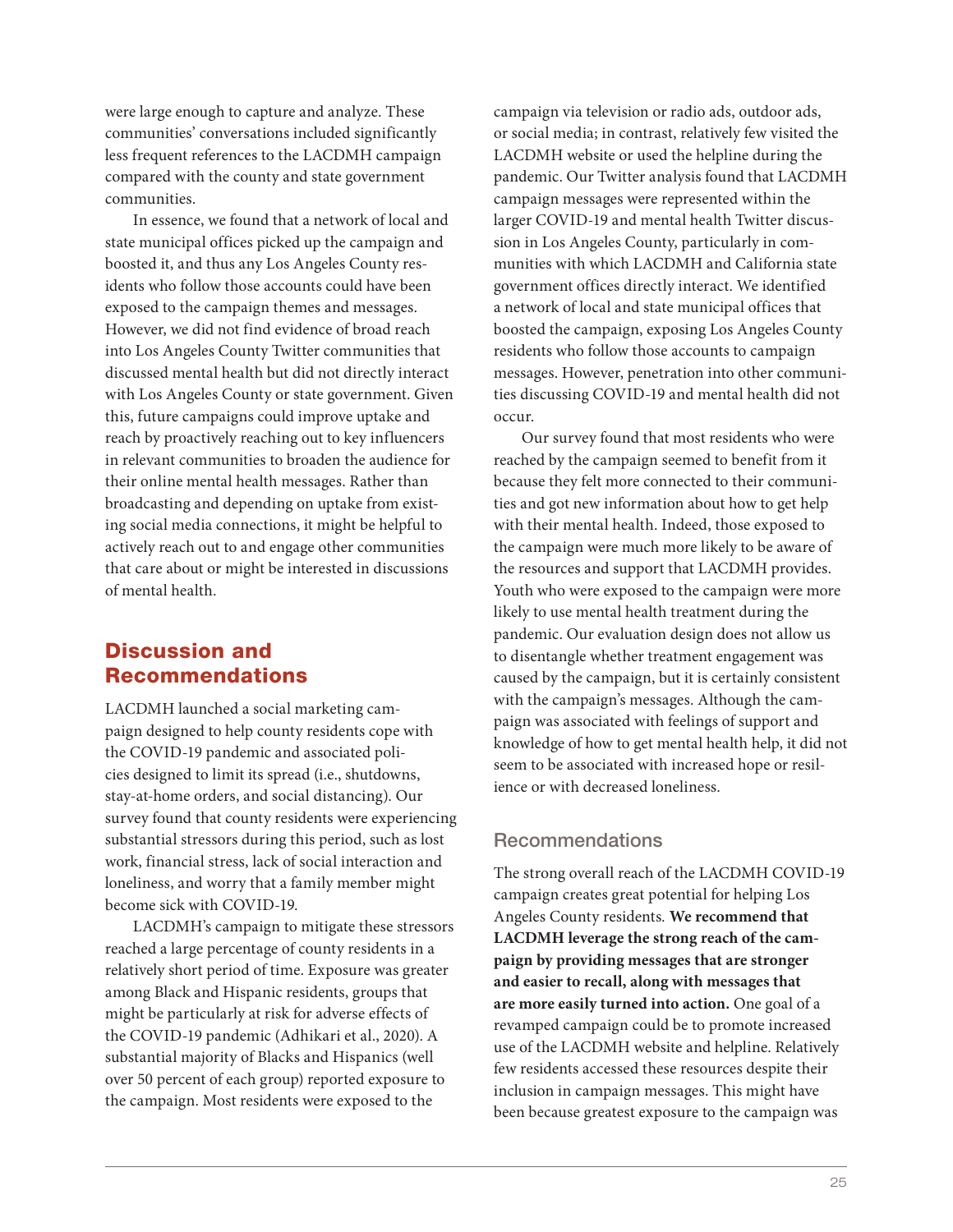via television and radio ads, and it can be difficult to remember a weblink or phone number after the ad ends. These ads and outdoor ads both require copying down information and doing follow-up research (e.g., searching the web). Therefore, we recommend tailoring messages to the ad medium, using online and print media to convey specific information about the website and helpline. For future campaigns, we further recommend that the county create a branded URL and phone number that are easier to remember (e.g., instead of the helpline being 800-854-7771 it could be 800-SUPPORT or something along those lines). At the same time, we recommend that television, radio, and outdoor ads convey messages of hope, resilience, and support more directly; more-focused messaging might be needed to improve county residents' well-being.

The campaign should also consider taking steps to broaden its reach into Los Angeles County communities on Twitter. We recommend that **future campaigns proactively reach out to and engage key influencers in relevant social media communities** to broaden the audience for their mental health messages.

# **Conclusion**

Overall, the evaluation found evidence that the LACDMH COVID-19 campaign successfully reached Los Angeles County residents, especially Black and Hispanic residents at high risk for adverse effects of COVID-19. Moreover, the campaign made those it reached feel supported, and it conveyed how to seek mental health help. Los Angeles County residents exposed to the campaign were more likely to be aware of the information and resources offered by LACDMH and to say that LACDMH is available for them if they need help.

# References

Adhikari, Samrachana, Nicholas P. Pantaleo, Justin M. Feldman, Olugbenga Ogedegbe, Lorna Thorpe, and Andrea B. Troxel, "Assessment of Community-Level Disparities in Coronavirus Disease 2019 (COVID-19) Infections and Deaths in Large US Metropolitan Areas," *JAMA*, Vol. 3, No. 7, 2020, p. e2016938.

Brandwatch, homepage, undated. As of February 19, 2021: <https://www.brandwatch.com/>

Brooks, Samantha K., Rebecca K. Webster, Louise E. Smith, Lisa Woodland, Simon Wessely, Neil Greenberg, and Gideon James Rubin, "The Psychological Impact of Quarantine and How to Reduce It: Rapid Review of the Evidence," *The Lancet*, Vol. 395, No. 10227, 2020, pp. 912–920.

Buysse, Daniel J., Charles F. Reynolds III, Timothy H. Monk, Susan R. Berman, and David J. Kupfer, "The Pittsburgh Sleep Quality Index: A New Instrument for Psychiatric Practice and Research," *Psychiatry Research*, Vol. 28, No. 2, 1989, pp. 193–213.

Centers for Disease Control and Prevention, "COVID-19," webpage, February 18, 2021. As of February 25, 2021: [https://www.cdc.gov/coronavirus/2019-ncov/covid-data/](https://www.cdc.gov/coronavirus/2019-ncov/covid-data/investigations-discovery/hospitalization-death-by-race-ethnicity.html) investigations-discovery/ hospitalization-death-by-race-ethnicity.html

Cigna, *Cigna U.S. Loneliness Index*, Bloomfield, Conn., 2018. As of February 25, 2021: https://www.cigna.com/static/www-cigna-com/docs/

[about-us/newsroom/studies-and-reports/combatting-loneliness/](https://www.cigna.com/static/www-cigna-com/docs/about-us/newsroom/studies-and-reports/combatting-loneliness/loneliness-survey-2018-full-report.pdf) loneliness-survey-2018-full-report.pdf

Collins, Rebecca L., Nicole K. Eberhart, William Marcellino, Lauren Davis, and Elizabeth Roth, *Evaluating Los Angeles County's Mental Health Community Engagement Campaign*, Santa Monica, Calif.: RAND Corporation, RB-10037-CMHSA, 2018. As of February 19, 2021: [https://www.rand.org/pubs/research\\_briefs/RB10037.html](https://www.rand.org/pubs/research_briefs/RB10037.html)

Collins, Rebecca L., Nicole K. Eberhart, Rachana Seelam, Rebecca De Guttry, and Matthew L. Mizel, *2019 Evaluation of Los Angeles County's WhyWeRise Mental Health Campaign*, Santa Monica, Calif.: RAND Corporation, RR-4441-CMHSA, 2020. As of February 19, 2021: [https://www.rand.org/pubs/research\\_reports/RR4441.html](https://www.rand.org/pubs/research_reports/RR4441.html)

Collins, Rebecca L., Eunice C. Wong, Joshua Breslau, M. Audrey

Burnam, Matthew Cefalu, and Elizabeth Roth, "Social Marketing of Mental Health Treatment: California's Mental Illness Stigma Reduction Campaign," *American Journal of Public Health*, Vol. 109, No. S3, 2019, pp. S228–S235.

Collins, Rebecca L., Eunice C. Wong, Elizabeth Roth, Jennifer L. Cerully, and Joyce S. Marks, *Changes in Mental Illness Stigma in California During the Statewide Stigma and Discrimination Reduction Initiative*, Santa Monica, Calif.: RAND Corporation, RR-1139-CMHSA, 2015. As of February 19, 2021: [https://www.rand.org/pubs/research\\_reports/RR1139.html](https://www.rand.org/pubs/research_reports/RR1139.html)

Eberhart, Nicole K., M. Audrey Burnam, Rachana Seelam, Olena Bogdan, and Joshua Breslau, *Monitoring Californians' Mental Health: Population Surveillance Reveals Gender, Racial/Ethnic, Age, and Regional Disparities*, Santa Monica, Calif.: RAND Corporation, RR-2060-CMHSA, 2018. As of February 19, 2021: [https://www.rand.org/pubs/research\\_reports/RR2060.html](https://www.rand.org/pubs/research_reports/RR2060.html)

Gaebel, Wolfgang, Wulf Rössler, and Norman Sartorius, *The Stigma of Mental Illness—End of the Story?* New York: Springer, 2016.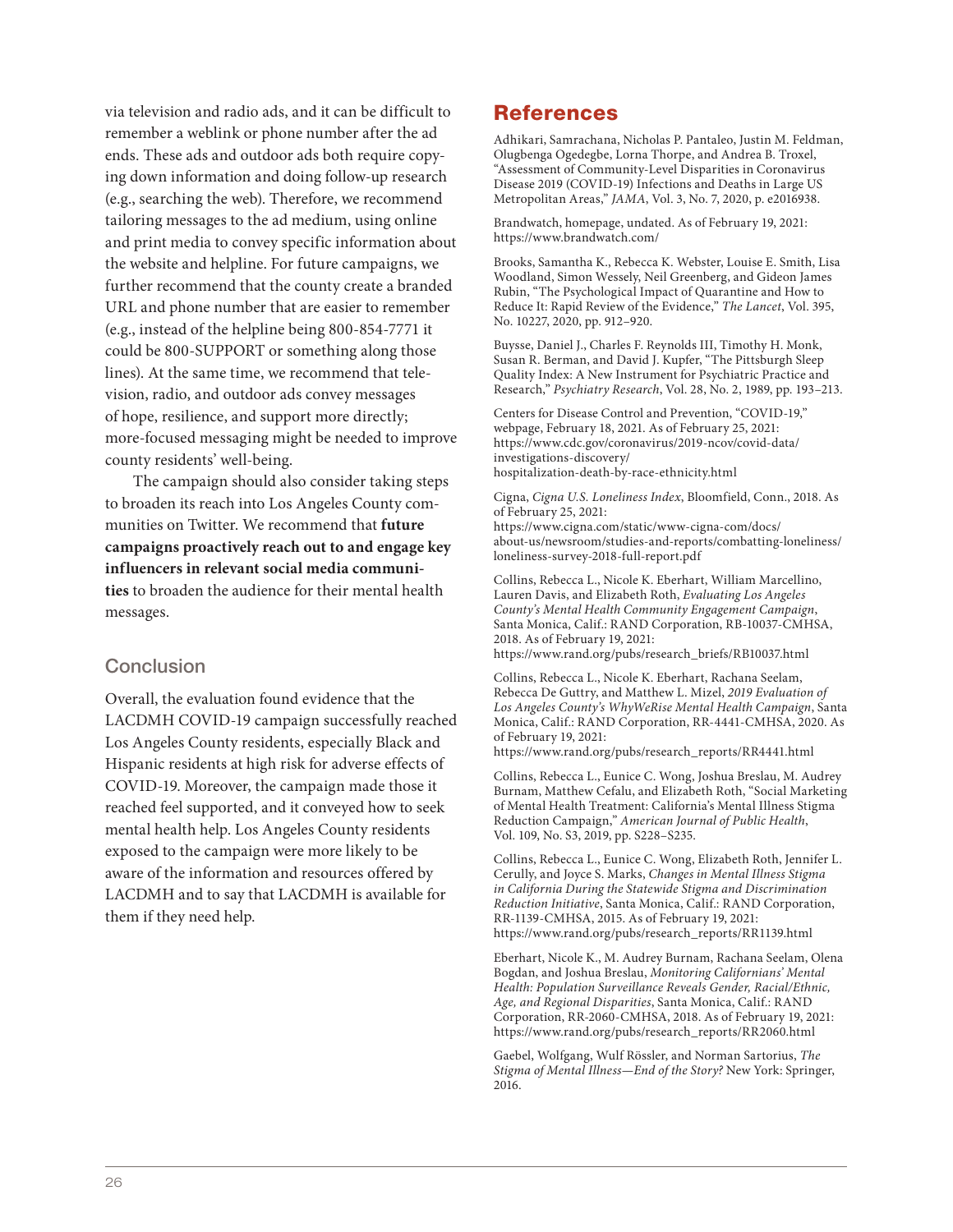Goldmann, Emily, and Sandro Galea, "Mental Health Consequences of Disasters," *Annual Review of Public Health*, Vol. 35, 2014, pp. 169–183.

Grey, Ian, Teresa Arora, Justin Thomas, Ahmad Saneh, Pia Tohme, and Rudy Abi-Habib, "The Role of Perceived Social Support on Depression and Sleep During the COVID-19 Pandemic," *Psychiatry Research*, Vol. 293, 2020, p. 113452.

Holman, E. Alison, Dana Rose Garfin, Pauline Lubens, and Roxane Cohen Silver, "Media Exposure to Collective Trauma, Mental Health, and Functioning: Does It Matter What You See?" *Clinical Psychological Science*, Vol. 8, No. 1, 2020, pp. 111–124.

Holman, E. Alison, Dana Rose Garfin, and Roxane Cohen Silver, "Media's Role in Broadcasting Acute Stress Following the Boston Marathon Bombings," *Proceedings of the National Academy of Sciences*, Vol. 111, No. 1, 2014, pp. 93–98.

Hornik, Robert, ed., *Public Health Communication: Evidence for Behavior Change*, Philadelphia, Pa.: Routledge, 2002.

Hughes, Mary Elizabeth, Linda J. Waite, Louise C. Hawkley, and John T. Cacioppo, "A Short Scale for Measuring Loneliness in Large Surveys: Results from Two Population-Based Studies," *Research on Aging*, Vol. 26, No. 6, 2004, pp. 655–672.

Kessler , Ronald C., Peggy R. Barker, Lisa J. Colpe, Joan F. Epstein, Joseph C. Gfroerer, Eva Hiripi, Mary J. Howes, Sharon-Lise T. Normand, Ronald W. Manderscheid, Ellen E. Walters, and Alan M. Zaslavsky, "Screening for Serious Mental Illness in the General Population," *Archives of General Psychiatry*, Vol. 60, No. 2, 2003, pp. 184–189.

Krafft, Andreas M., Charles Martin-Krumm, and Fabien Fenouillet, "Adaptation, Further Elaboration, and Validation of a Scale to Measure Hope as Perceived by People: Discriminant Value and Predictive Utility Vis-à-Vis Dispositional Hope," *Assessment*, Vol. 26, No. 8, 2019, pp. 1594–1609.

LACDMH—*See* Los Angeles County Department of Public Health.

Los Angeles County Department of Public Health, "Public Health Reports 13 New Deaths and 358 New Positive Cases of Confirmed COVID-19 In Los Angeles County," news release, October 18, 2020. As of February 19, 2021:

[http://www.publichealth.lacounty.gov/phcommon/public/media/](http://www.publichealth.lacounty.gov/phcommon/public/media/mediapubhpdetail.cfm?prid=2759) mediapubhpdetail.cfm?prid=2759

Marcellino, William, Krystyna Marcinek, Stephanie Pezard, and Miriam Matthews, *Detecting Malign or Subversive Information Efforts over Social Media: Scalable Analytics for Early Warning*, Santa Monica, Calif.: RAND Corporation, RR-4192-EUCOM, 2020. As of February 19, 2021: [https://www.rand.org/pubs/research\\_reports/RR4192.html](https://www.rand.org/pubs/research_reports/RR4192.html)

McGinty, Emma E., Rachel Presskreischer, Hahrie Han, and Colleen L. Barry, "Psychological Distress and Loneliness Reported by US Adults in 2018 and April 2020," *JAMA*, Vol. 324, No. 1, 2020, pp. 93–94.

Paul, Karsten I., and Klaus Moser, "Unemployment Impairs Mental Health: Meta-Analyses," *Journal of Vocational Behavior*, Vol. 74, No. 3, 2009, pp. 264–282.

Pearlin, Leonard I., and Carmi Schooler, "The Structure of Coping," *Journal of Health and Social Behavior*, Vol. 19, No. 1, March 1978, pp. 2–21.

Russell, Dan, Letitia A. Peplau, and Carolyn E. Cutrona, "The Revised UCLA Loneliness Scale: Concurrent and Discriminant Validity Evidence," *Journal of Personality and Social Psychology*, Vol. 39, No. 3, 1980, pp. 472–480.

SAS/STAT software, Version 9.4 (TS1M6) of the SAS System for Linux, SAS Institute Inc., 2016.

Substance Abuse and Mental Health Data Archive, "National Survey on Drug Use and Health 2018 (NSDUH-2018-DS0001)," data set, U.S. Department of Health and Human Services, Washington, D.C., 2018. As of January 6, 2020: <https://datafiles.samhsa.gov/>

U.S. Census Bureau, homepage, undated. As of February 25, 2021:

<https://www.census.gov/>

Walker, Elizabeth Reisinger, Janet R. Cummings, Jason M. Hockenberry, and Benjamin G. Druss, "Insurance Status, Use of Mental Health Services, and Unmet Need for Mental Health Care in the United States," *Psychiatric Services*, Vol. 66, No. 6, 2015, pp. 578–584.

Wang, Guo-Qiang, Cheng Cen, Chong Li, Shuai Cao, Ning Wang, Zheng Zhou, Xue-Mei Liu, Yu Xu, Na-Xi Tian, Ying Zhang, Jun Wang, Li-Ping Wang, and Yun Wang, "Deactivation of Excitatory Neurons in the Prelimbic Cortex via Cdk5 Promotes Pain Sensation and Anxiety," *Nature Communications*, Vol. 6, July 2015.